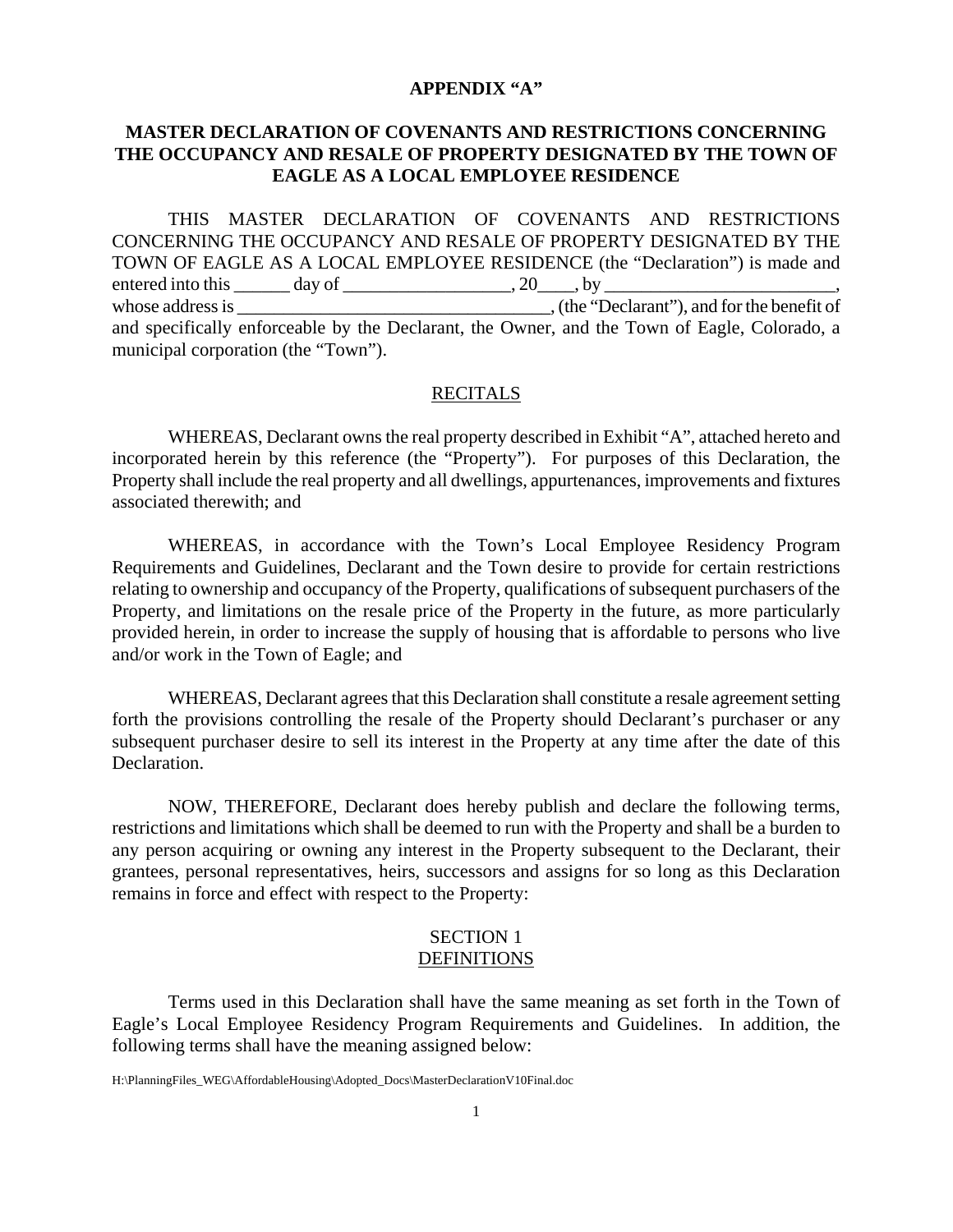- 1.1\_ Accessory Dwelling Unit ("ADU"). A complete, separate housekeeping unit, which is secondary to and isolated from the principal dwelling unit on the Property, and which may be attached to the principal structure or free-standing.
- 1.2 Declarant. Declarant. Exercise personal representatives, heirs, successors and assigns.
- 1.3\_ Declaration. This Master Declaration of Covenants and Restrictions Concerning the Occupancy and Resale of Property Designated by the Town of Eagle as a Local Employee Residence.
- 1.4\_ Local Broker. A real estate broker licensed to sell real estate in the State of Colorado, with a local office in Eagle County, Colorado.
- 1.5\_ Local Employee Residency Program Requirements. The Town of Eagle's Local Employee Residency Program Requirements and Guidelines, or its substitute, as adopted by the Town of Eagle, Colorado, or its successor, as amended and effective at the time of the closing of the sale of the Property from Declarant to the Qualified Buyer, or from subsequent Owners to Qualified Buyers. To the extent there are any conflicts between the Local Employee Residency Program Requirements and this Declaration, this Declaration shall govern and control.
- 1.6\_ Maximum Resale Price. The Owner's purchase price together with the original value of Permitted Capital Improvements, plus allowable appreciation, as further described in Section 6 of this Declaration.
- 1.7\_ Permitted Capital Improvements. Certain improvements to the Property made by the Owner which are included in the calculation of the Maximum Resale Price, as further described in subsection 6.3 of this Declaration.
- 1.8\_ Owner. A Qualified Buyer or other person or persons, or entity, other than the Town, who acquires an ownership interest in the Property in compliance with the terms and provisions of this Declaration; it being understood that such person, persons or entity shall be deemed an Owner hereunder only during the period of his, her, their or its ownership in the Property, and shall be obligated hereunder for the full and complete performance and observance of all covenants, conditions and restrictions contained herein during such period.
- 1.9\_ Property. The property described in Exhibit "A", attached hereto and incorporated herein by this reference.
- 1.10\_ Program Administrator. The person designated by the Town Administrator who is responsible for the administration and enforcement of the Town of Eagle's Local Employee Residency Program.
- H:\PlanningFiles\_WEG\AffordableHousing\Adopted\_Docs\MasterDeclarationV10Final.doc 1.11\_ Qualified Buyer. A natural person or persons meeting the residency and/or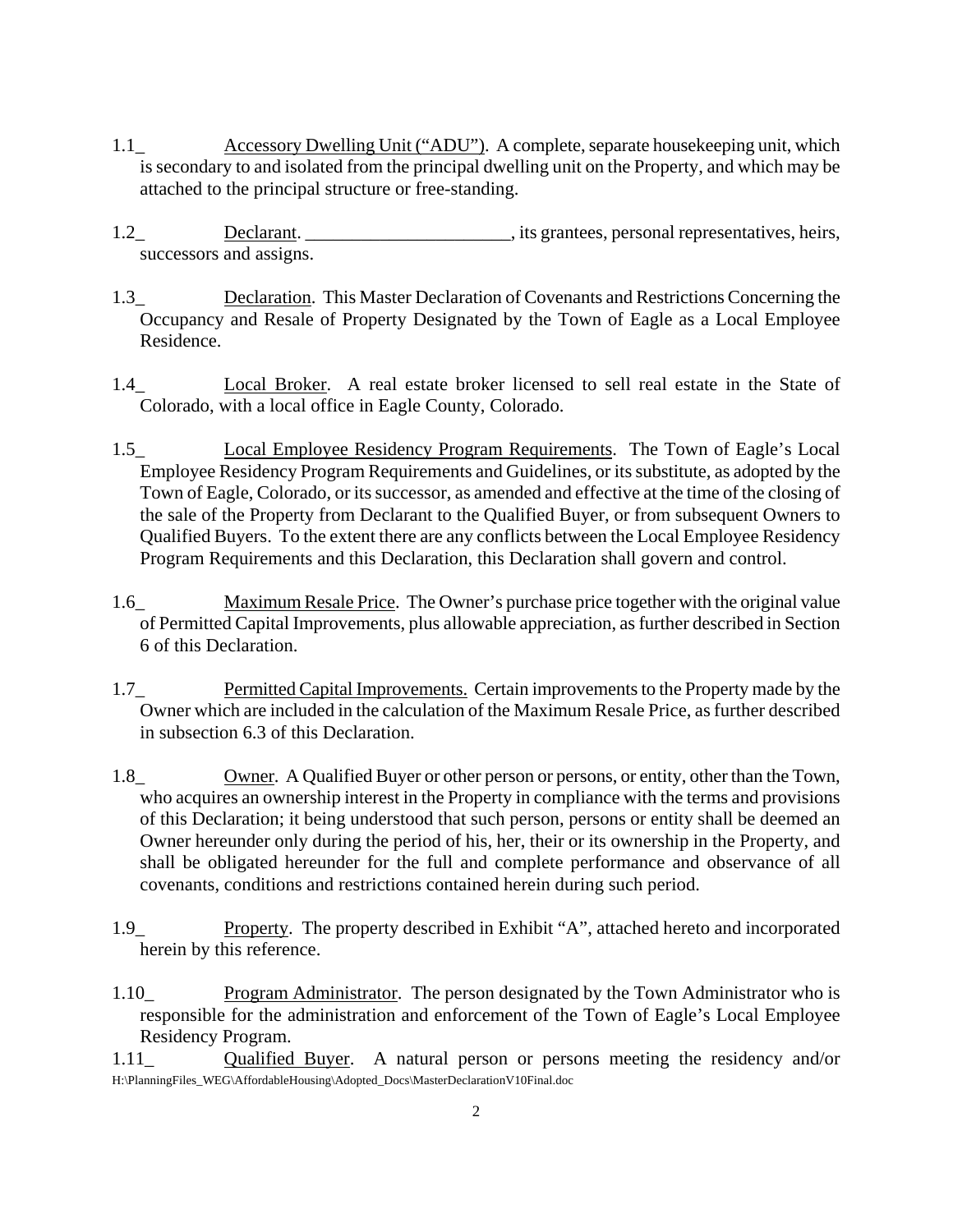employment qualifications set forth in the Local Employee Residency Program Requirements, or such person(s)' estate planning entity.

- 1.12\_ Qualified Owner. An Owner of the Property who met the qualifications for a Qualified Buyer, at the time such Owner obtained title to the Property.
- 1.13\_ Town. The Town of Eagle, Colorado, a municipal corporation.
- 1.14\_ Unqualified Owner. An Owner of the Property who was not a Qualified Buyer at the time such Owner obtained title to the Property.

# SECTION 2 COVENANTS RUNNING WITH PROPERTY

This Declaration constitutes covenants running with the Property as a burden thereon, for the benefit of, and specifically enforceable by, the Declarant, any Owner and the Town by any appropriate legal action, including but not limited to, specific performance, injunction, reversion, or eviction of non-complying Owners and occupants. By taking ownership to or occupying the Property, any Owner or other person thereby expressly agrees to be and shall be bound by this Declaration, representations, covenants and agreements contained herein. Any Owner shall execute and record a Memorandum of Acceptance in a form substantially similar to the form attached hereto as Exhibit "B", and incorporated herein by this reference, prior to or simultaneous with taking title to the Property. Provided, however, the failure of an Owner to execute such form shall not invalidate application of this Declaration. In the event of a conflict between this Declaration and any other covenants, conditions or restrictions governing the Property, this Declaration shall control, unless otherwise specified herein.

#### SECTION 3

#### RESTRICTIONS ON USE AND OCCUPANCY OF PROPERTY

3.1 Housing for Natural Persons Only. The use and occupancy of the Property shall henceforth be limited exclusively to housing for natural persons who meet the definition of Qualified Buyers and their families, and shall not be used or occupied by a partnership, corporation, limited liability company or other business entity.

H:\PlanningFiles\_WEG\AffordableHousing\Adopted\_Docs\MasterDeclarationV10Final.doc 3.2 Occupancy as Primary Residence. An Owner (other than Declarant or the Town), in connection with the purchase and ownership of the Property, must occupy the principal dwelling unit on the Property as his or her sole, exclusive and permanent place of residence during the time that the Property is owned by such Owner, except as otherwise provided in this Section of the Declaration. If an Accessory Dwelling Unit ("ADU") is located on the Property, the Owner shall not occupy the ADU as his or her primary residence. A permanent residence shall mean the home or place in which one's habitation is fixed and to which one, whenever he or she is absent, has a present intention of returning after a departure or absence therefrom. In determining what is a permanent residence, the following circumstances relating to the Owner may be considered: business pursuits,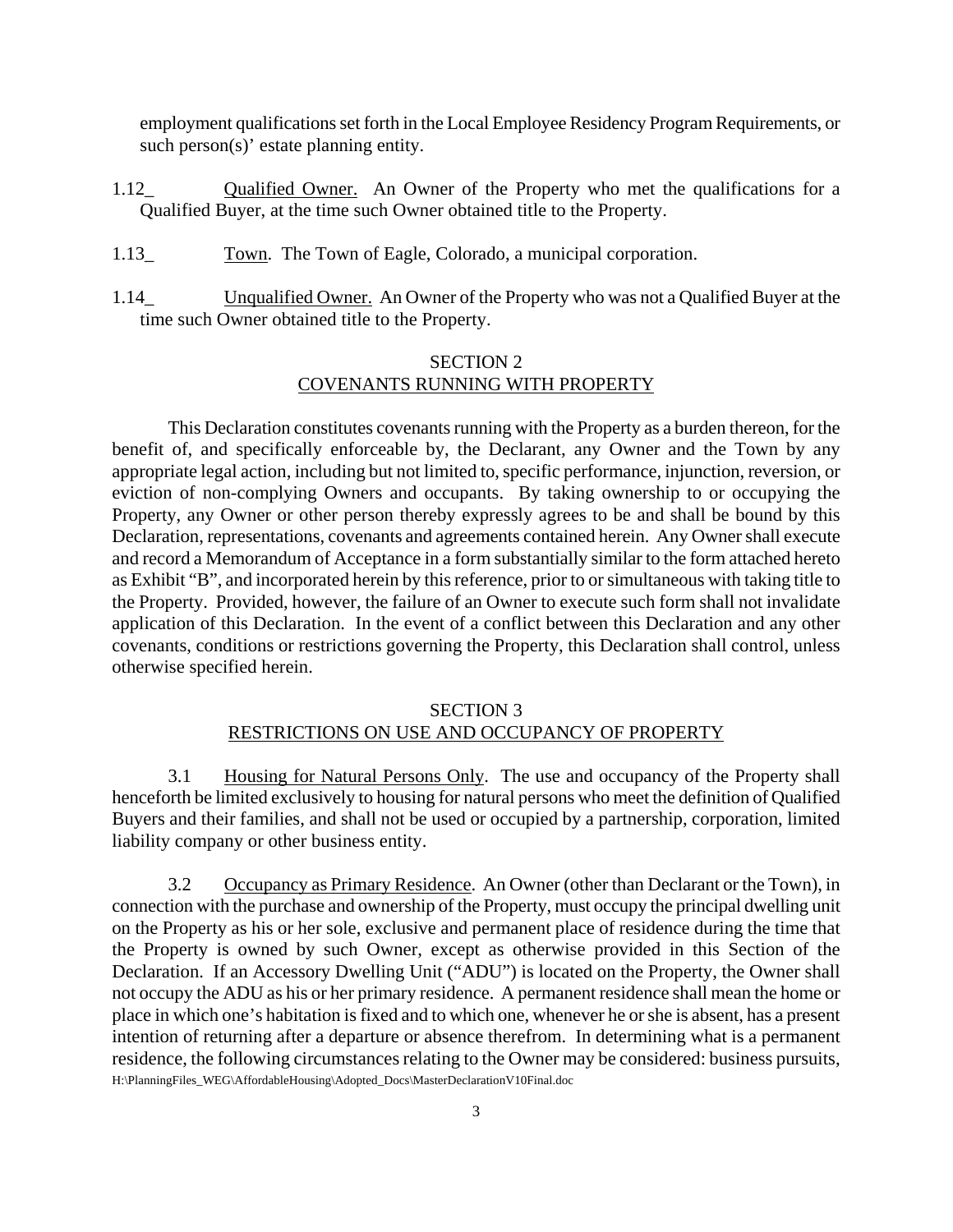employment, income sources, residence for income or other tax purposes, residence of parents, spouse and children, if any, location of Owner's personal and real property, residence for voter registration purposes, residence for motor vehicle registration and license purposes, and any other information relevant for the purposes of determining the permanent place of residence of the Owner.

Unless a leave of absence is granted by the Town in accordance with the Local Employee Residency Program Requirements, the Owner shall be deemed to have ceased using the Property as his or her sole, exclusive and permanent place of residence by accepting permanent employment outside of the Eagle area, or residing in the Property for fewer than nine (9) months out of any twelve (12) consecutive month period. In the event the Property is owned by more than one Owner, at least one co-owner of the Property must utilize the Property as his or her sole, exclusive and permanent place of residence.

3.3 Leave of Absence. If the Owner must leave the Eagle area for a limited period of time and desires to rent the Property during his or her absence, a leave of absence may be granted by the Town for up to one (1) year, however consecutive leaves of absence shall not extend longer than two (2) years. The Owner must submit a request and intent to rent for such leave of absence to the Program Administrator at least thirty (30) days prior to the date the Owner plans to leave the area. The rental of the Property shall be in accordance with Section 4 of this Declaration and the Local Employee Residency Program Requirements.

3.4 Business Activity Prohibited. An Owner shall not engage in any business activity on or in the Property, other than as permitted in the zone district in which the Property is located under applicable Town ordinances.

3.5 Restriction on Resale of Property. An Owner shall not sell or otherwise transfer the Property except in accordance with Section 5 of this Declaration and the Local Employee Residency Program Requirements. An Owner shall not sell or otherwise transfer the Property for use in any trade or business.

3.6 Compliance with Declaration Required. An Owner shall not permit any use or occupation of the Property by others, except in compliance with this Declaration.

# SECTION 4 RENTAL OF THE PROPERTY

4.1 Rental of Property Restricted. An Owner shall not rent the Property for any period of time, except that this subsection shall not preclude:

> 4.1.1 An Owner from sharing occupancy of the principal dwelling unit located on the Property with non-owners on a rental basis provided the Owner continues to reside in the principal dwelling unit located on the Property and meet the obligations contained in this Declaration; or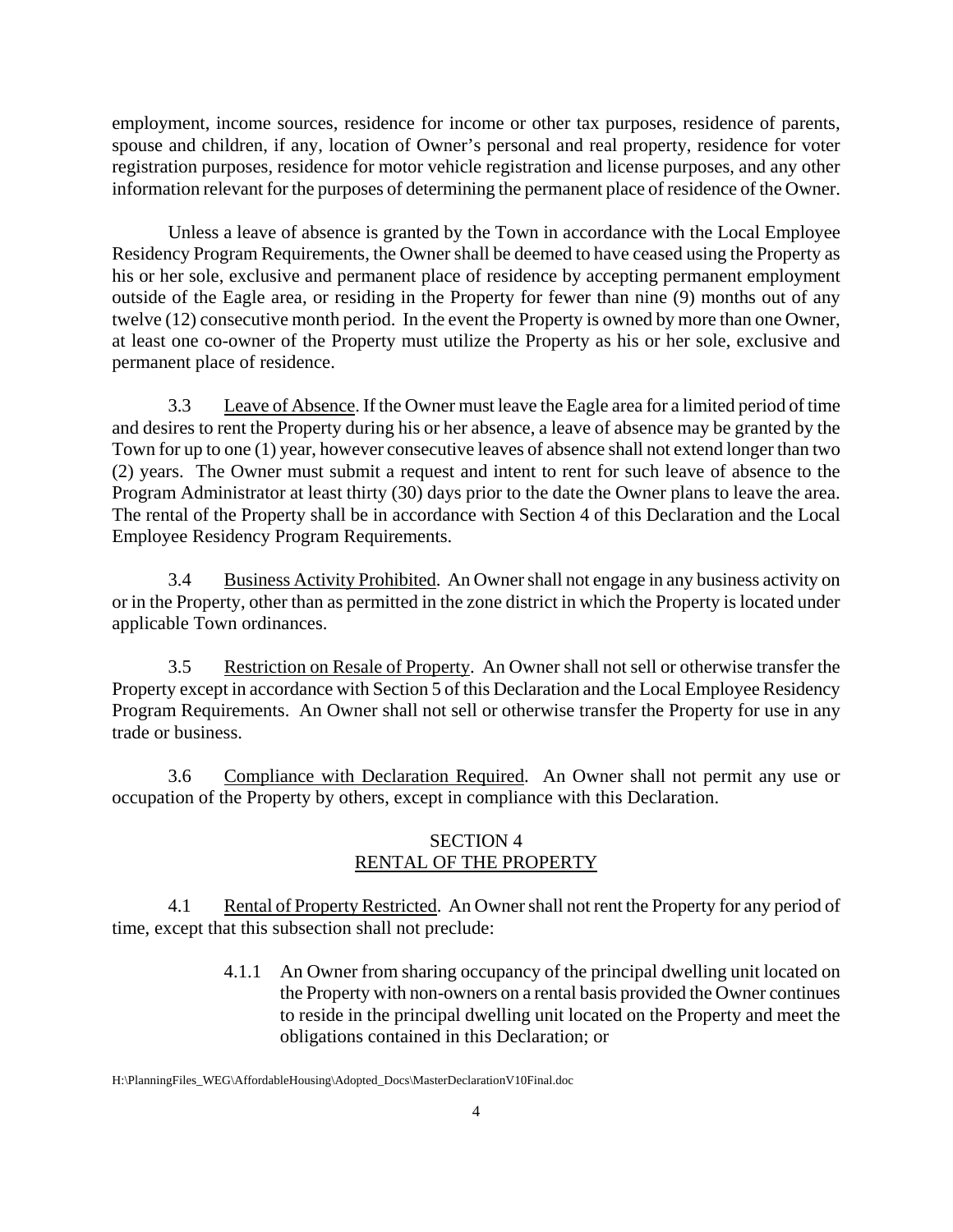- 4.1.2 An Owner from renting the principal dwelling unit located on the Property so long as the rental is for more than one (1) month and less than nine (9) months, and the Owner, at the time the lease agreement is signed, has a bona fide good faith intent to reoccupy the Property as his or her permanent residence upon termination of the lease. In such an event, the Owner shall only rent the Property in accordance with this Section 4; or
- 4.1.3 An Owner from renting the principal dwelling unit located on the Property in accordance with this Section 4 during any period that the Owner has moved from the Property and obtained a leave of absence in accordance with subsection 3.3 above and the Local Employee Residency Program Requirements; or
- 4.1.4 A personal representative of the Owner from renting the principal dwelling unit located on the Property in accordance with this Section 4 after the death of the Owner, so long as the personal representative is pursuing sale of the Property in accordance with the requirements of subsection 5.4 of this Declaration; or
- 4.1.5 A foreclosing holder of a bona fide promissory note secured by a bona fide first priority deed of trust on the Property from renting the Property so long as it is actively pursuing such foreclosure; or
- 4.1.6 An Owner from renting the Accessory Dwelling Unit ("ADU"), if an ADU is located on the Property.

4.2 Amount of Rent. In the event the Owner, or other person identified in subsection 4.1 above, except a foreclosing holder as set forth in subsection 4.1.5 above, desires to rent the principal dwelling unit located on the Property and such rental is permitted by this Declaration, the amount of the monthly rent charged by such Owner or other person shall not exceed the Owner's monthly mortgage payment; plus homeowner's association assessments; plus the cost of utilities remaining in the Owner's name; plus applicable real property taxes and property insurance not included in the monthly mortgage amount, prorated on a monthly basis; plus an additional twenty dollars (\$20.00). The Owner or other lessor may require a security deposit and damage deposit at the time a lease for the Property is executed, provided, however, the combination of such security and damage deposits shall not exceed 1.5 times the amount of the monthly rental payment.

H:\PlanningFiles\_WEG\AffordableHousing\Adopted\_Docs\MasterDeclarationV10Final.doc 4.3 Qualified Lessees Required. The Owner, or other person identified in subsection 4.1 above, except a foreclosing holder as set forth in subsection 4.1.5 above, shall only rent the principal dwelling unit located on the Property to a person employed in, and/or resident of, the Town of Eagle, Colorado, who meets the eligibility requirements for a Qualified Purchaser as set forth in the Local Employee Residency Program Requirements. Prior to any lease of the principal dwelling unit located on the Property, the proposed lessee must complete an application form provided by the Town for certification of eligibility, and the proposed lessee must further agree to abide by any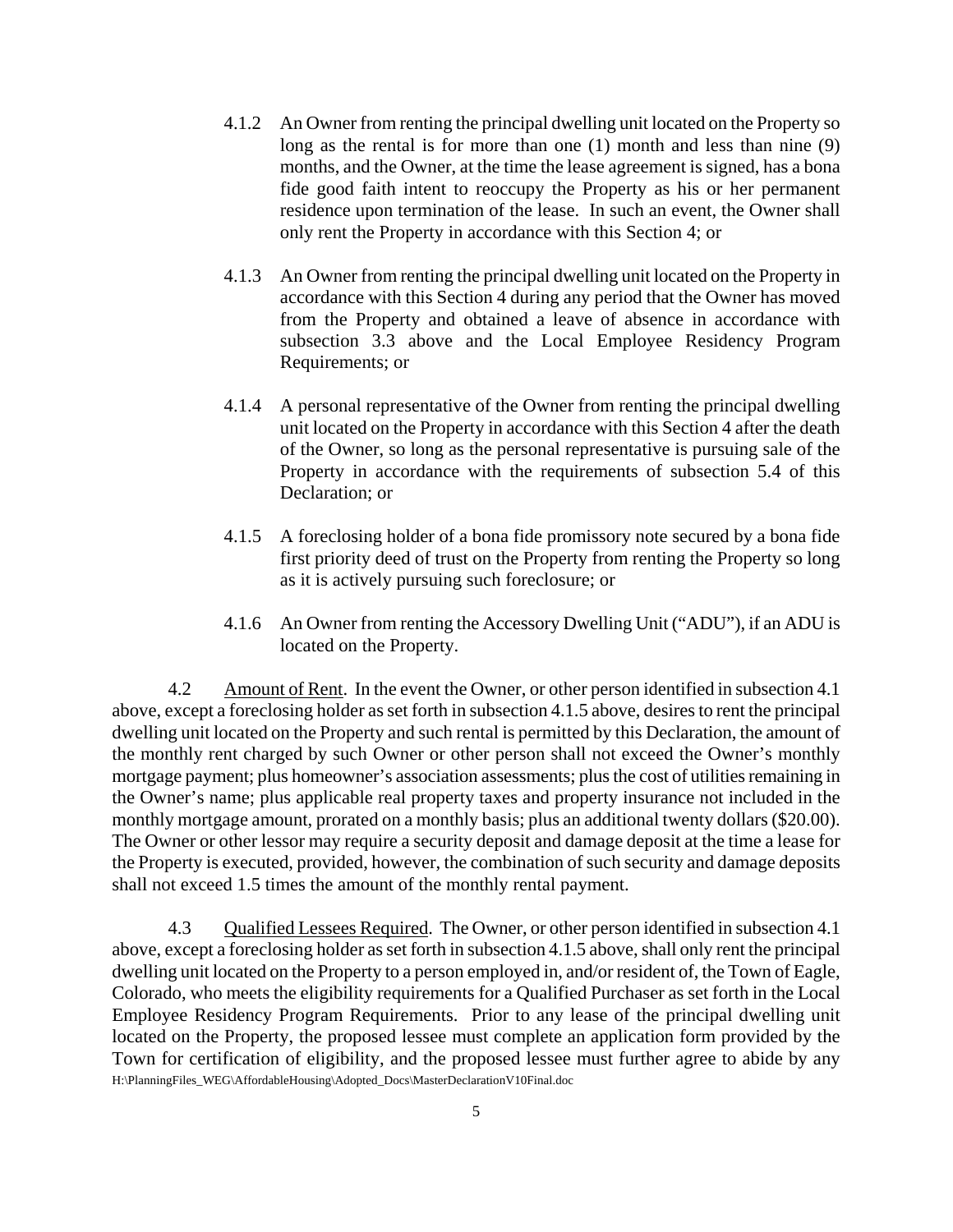covenants, conditions and restrictions for the Property and any homeowners' association rules and restrictions applicable to the Property. The Owner, or other permitted lessor, and the proposed lessee shall sign a statement indicating that any applicable covenants, conditions and restrictions for the Property have been provided to the proposed lessee by the Owner.

4.4 Lease Agreement Required. A copy of the lease agreement executed between the Owner, or other lessor identified in subsection 4.1 above, and the lessee for lease of the principal dwelling unit located on the Property shall be submitted to the Program Administrator for approval. Such lease agreement shall prohibit a sublease of the principal dwelling unit, and shall provide for termination of the lease upon thirty (30) days notice following sale of the Property.

4.5 Additional Consideration Prohibited. The Owner or other permitted lessor shall not require or accept any consideration for lease of the principal dwelling unit located on the Property other than that stated in the lease agreement and allowed by the terms of this Section 4.

#### SECTION 5 SALE OF THE PROPERTY

5.1 Initial Sale by Declarant. At least thirty (30) days prior to submitting an application to the Town for a building permit for construction of a dwelling unit on the Property, the Declarant shall consult with the Program Administrator in order to determine the maximum initial sales price for the Property in accordance with the Local Employee Residency Program Requirements. Upon a determination of the maximum initial sales price for the Property by the Program Administrator, such price shall be valid for a period of one hundred twenty (120) days from the date of issuance of the building permit for the dwelling unit to be constructed on the Property. During such period, the Declarant may market the Property in any manner that it determines appropriate. Upon obtaining potential Qualified Buyer(s) for the Property, the names of such potential Qualified Buyer(s) and any appropriate residency information concerning such persons, as requested by the Program Administrator, shall be submitted to the Program Administrator for review. The Program Administrator shall render a decision concerning certifications within thirty (30) days following receipt of such information. The Declarant shall only enter into a contract for the sale of the Property following certification of the potential Qualified Buyer(s) by the Program Administrator, and a determination of the priority of potential Qualified Buyer(s), if necessary. If the Declarant is unable to secure a contract for the sale of the Property within the one hundred twenty (120) day period described above, the maximum initial sales price for the Property shall again be reviewed by the Program Administrator, and adjusted if necessary pursuant to the Local Employee Residency Program Requirements. Any adjusted maximum initial sales price shall be valid for an additional one hundred twenty (120) day period.

H:\PlanningFiles\_WEG\AffordableHousing\Adopted\_Docs\MasterDeclarationV10Final.doc Upon payment of the sale price by the Qualified Buyer to the Declarant, not to exceed the maximum initial sales price as approved by the Program Administrator, the Declarant shall convey the Property to the Qualified Buyer by general warranty deed, free and clear of any liens and encumbrances, and subject to this Declaration and any other declaration of covenants, conditions and restrictions that may be applicable to the Property. Any real estate sales commission applicable to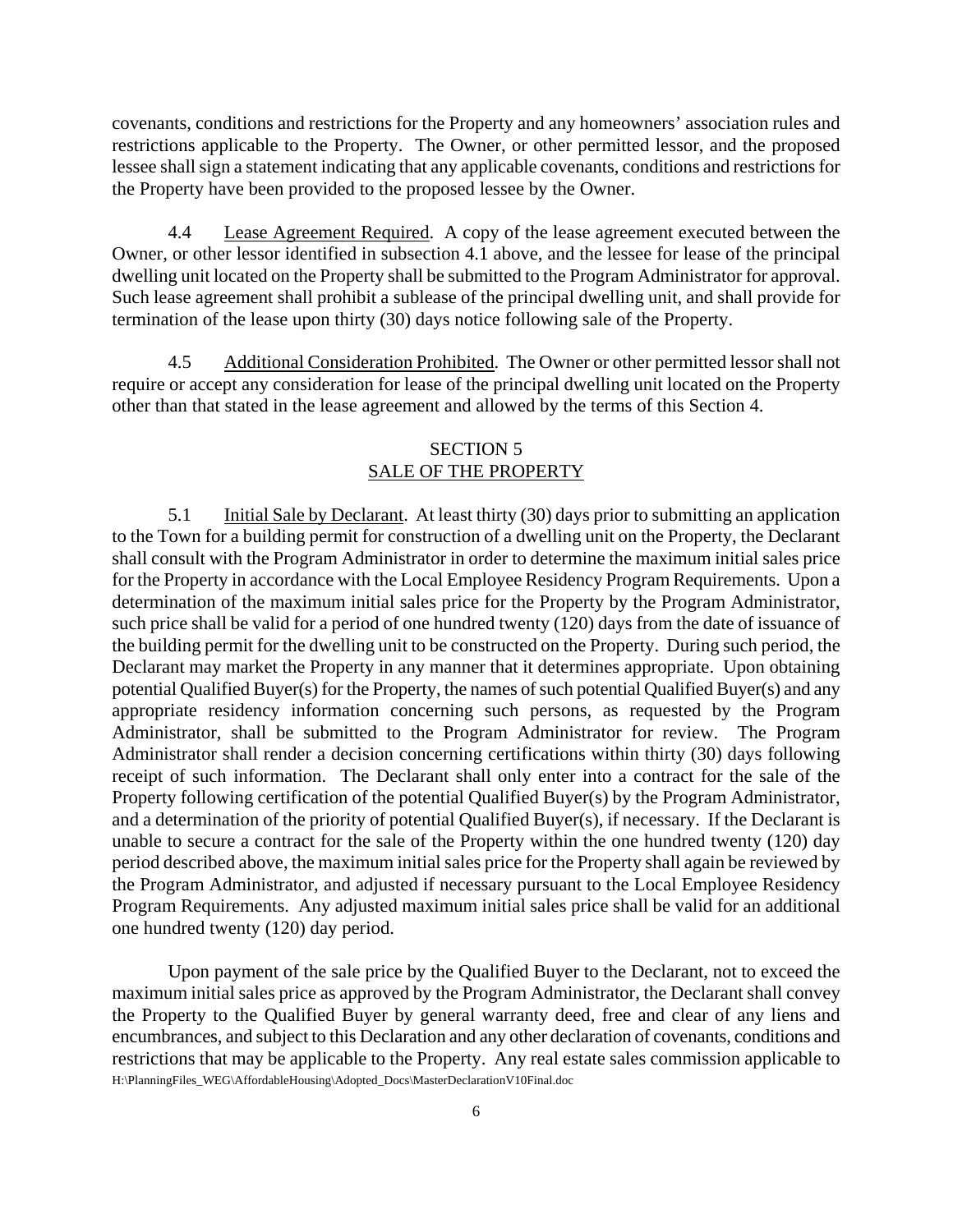the transaction shall be paid by the Declarant. Closing costs shall be apportioned as described in subsection 5.7 of this Declaration.

5.2 Involuntary Sale by Qualified Owner. In the event a Qualified Owner is required to sell the Property pursuant to this Declaration, such Owner, following notice from the Town, shall immediately register the Property for sale with the Program Administrator or his designated agent. At that time, the Program Administrator, or his designated agent, shall determine the Maximum Resale Price in accordance with Section 6 below. Following determination of the Maximum Resale Price, the Owner may elect to have the Town market the Property for sale, or shall promptly list the Property for sale with a Local Broker.

In the event the Owner elects to have the Town market the Property, the Town shall arrange to advertise the Property for sale in accordance with the Local Employee Residency Program Requirements. During such initial period during which the Property will be advertised, two (2) open house dates shall be scheduled when the Owner will make the Property available for inspection by prospective purchasers.

In the event the Owner elects to list the Property with a Local Broker, the Owner shall execute a standard listing contract on forms approved by the Colorado Real Estate Commission with a Local Broker providing for a thirty (30) day listing period. The Local Broker shall then promptly advertise the Property for sale to Qualified Buyers. Offers to purchase shall be received by the Local Broker during the thirty (30) day listing period, but no contract for sale shall be entered into between the Owner and a potential purchaser during such period. At the conclusion of the thirty (30) day listing period, the Program Administrator shall determine if the persons making offers to purchase the Property are Qualified Buyers, and shall determine the priority of offers received from potential Qualified Buyers in accordance with the Local Employee Residency Program Requirements. The Owner shall then proceed to enter into a contract for sale of the Property with the Qualified Buyer of the highest priority offering the highest price, not to exceed the Maximum Resale Price.

In the event that only one offer is received from a Qualified Buyer equal to the Maximum Resale Price, the Property shall be sold by Owner to such person at the Maximum Resale Price. If more than one (1) offer are received from Qualified Buyers in the amount of the Maximum Resale Price, the purchaser shall be selected by the Program Administrator according to the priorities set forth in the Local Employee Residency Program Requirements. If more than one (1) offer are of equal priority, the Town shall conduct a lottery to determine the purchaser and the Town shall notify the winner of such lottery. If the winner of the lottery does not proceed to contract with the Owner within five (5) business days after notification, a new lottery will be conducted among the remaining offerors of equal priority, if necessary, or a Qualified Purchaser in the next priority category will be selected. Such process shall be followed until the Property is under contract for purchase. Backup contracts in the priority order set forth in the lottery will be accepted.

H:\PlanningFiles\_WEG\AffordableHousing\Adopted\_Docs\MasterDeclarationV10Final.doc If all offers to purchase received by the Town or the Local Broker are for less than the advertised Maximum Resale Price, the Owner shall accept the highest offer from a Qualified Buyer,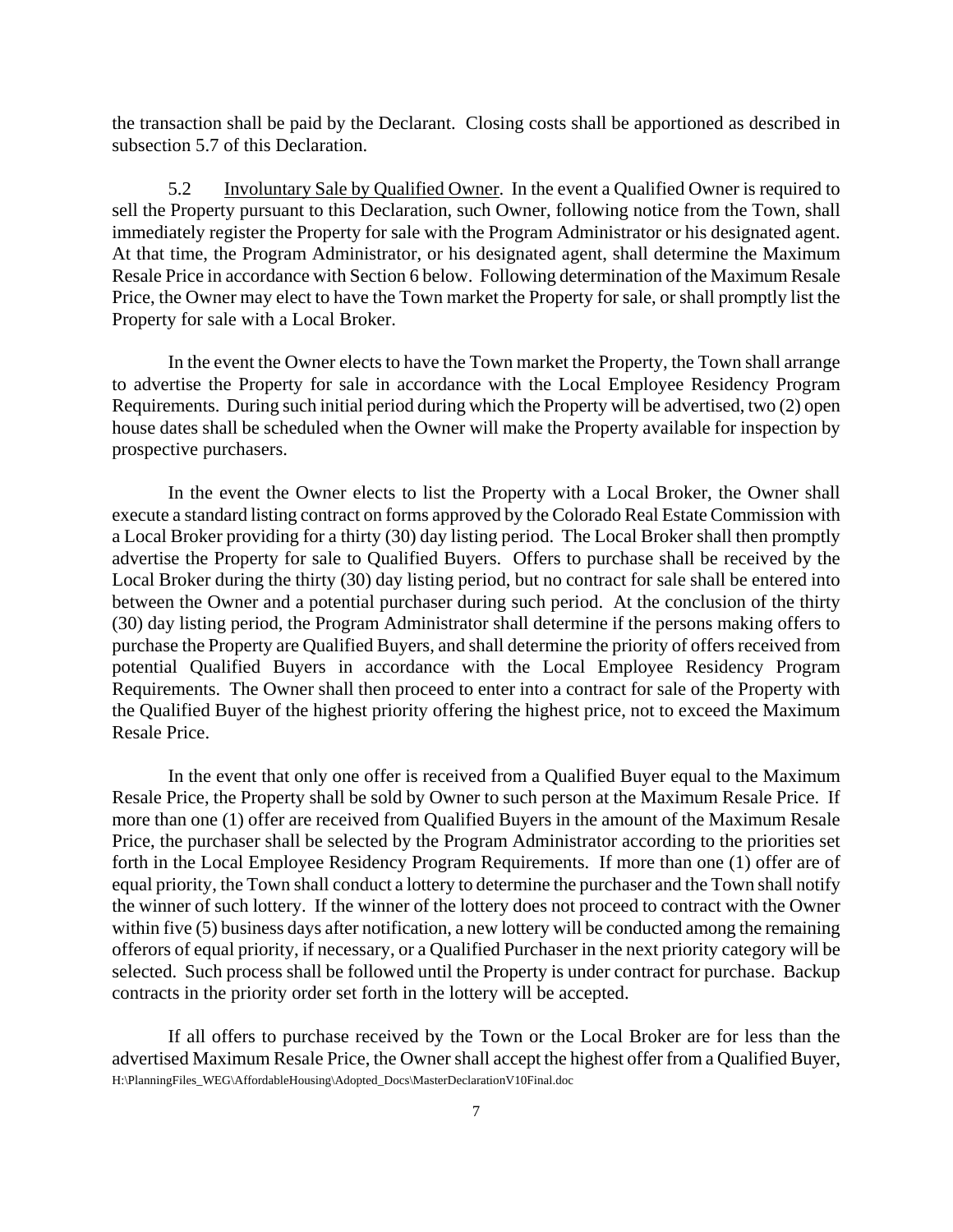except as otherwise provided in subsection 5.5.1 below.

If no offers are received during the initial listing or marketing period, the Town shall continue to advertise the Property in accordance with the Local Employee Residency Program Requirements until the Property is under contract for purchase, or the Owner may list the Property with a Local Broker for an additional thirty (30) day listing period and the process described above shall be followed until the Property is under contract for purchase.

5.3 Voluntary Sale by Qualified Owner. In the event a Qualified Owner desires to sell the Property, but is not required to sell the Property by the provisions of this Declaration, such Owner shall contact the Program Administrator, or his designated agent, to determine the Maximum Resale Price permitted, other applicable provisions concerning such sale, and register the Property for sale with the Town. After the Property is registered for sale with the Town, the Owner may elect to have the Town market the Property for sale, or may elect to market the Property for sale him or herself, or may elect to list the Property for sale with a Local Broker.

In the event the Owner elects to have the Town market the Property, the Town shall proceed to advertise the Property in accordance with the provisions of the Local Employee Residency Program Requirements. When the Property is first registered, there shall be an initial advertising period during which two (2) open house dates shall be scheduled when the Owner will make the Property available for inspection by prospective purchasers. If no bid is received for the Maximum Resale Price from a Qualified Buyer during the initial bid period, the Town shall continue to advertise the Property in accordance with the Local Employee Residency Program Requirements until the Property is under contract for purchase.

In the event the Owner elects to market the Property him or herself, the Owner shall advertise the Property for sale as set forth in the Local Employee Residency Program Requirements. During said period, the Owner shall schedule at least two (2) open house dates when the Owner will make the Property available for inspection by prospective purchasers. Offers may be received by the Owner during such initial advertising period, but no contract for sale shall be entered into between the Owner and a prospective purchaser. At the conclusion of the initial advertising period, the Program Administrator shall promptly determine if the persons making offers to purchase the Property are Qualified Buyers, and shall determine the priority of offers received from Qualified Buyers in accordance with the Local Employee Residency Program Requirements. The Owner may then proceed to enter into a contract for sale of the Property with the Qualified Buyer of the highest priority.

H:\PlanningFiles\_WEG\AffordableHousing\Adopted\_Docs\MasterDeclarationV10Final.doc In the event the Owner elects to list the Property with a Local Broker, the Owner shall execute a standard listing contract on forms approved by the Colorado Real Estate Commission with a Local Broker providing for a thirty (30) day listing period. The Local Broker shall then promptly advertise the Property for sale to Qualified Buyers. Offers shall be received by the Local Broker during the thirty (30) day listing period, but no contract for sale shall be entered into between the Owner and a potential purchaser. At the conclusion of the thirty (30) day listing period, the Program Administrator shall promptly determine if the persons making offers to purchase the Property are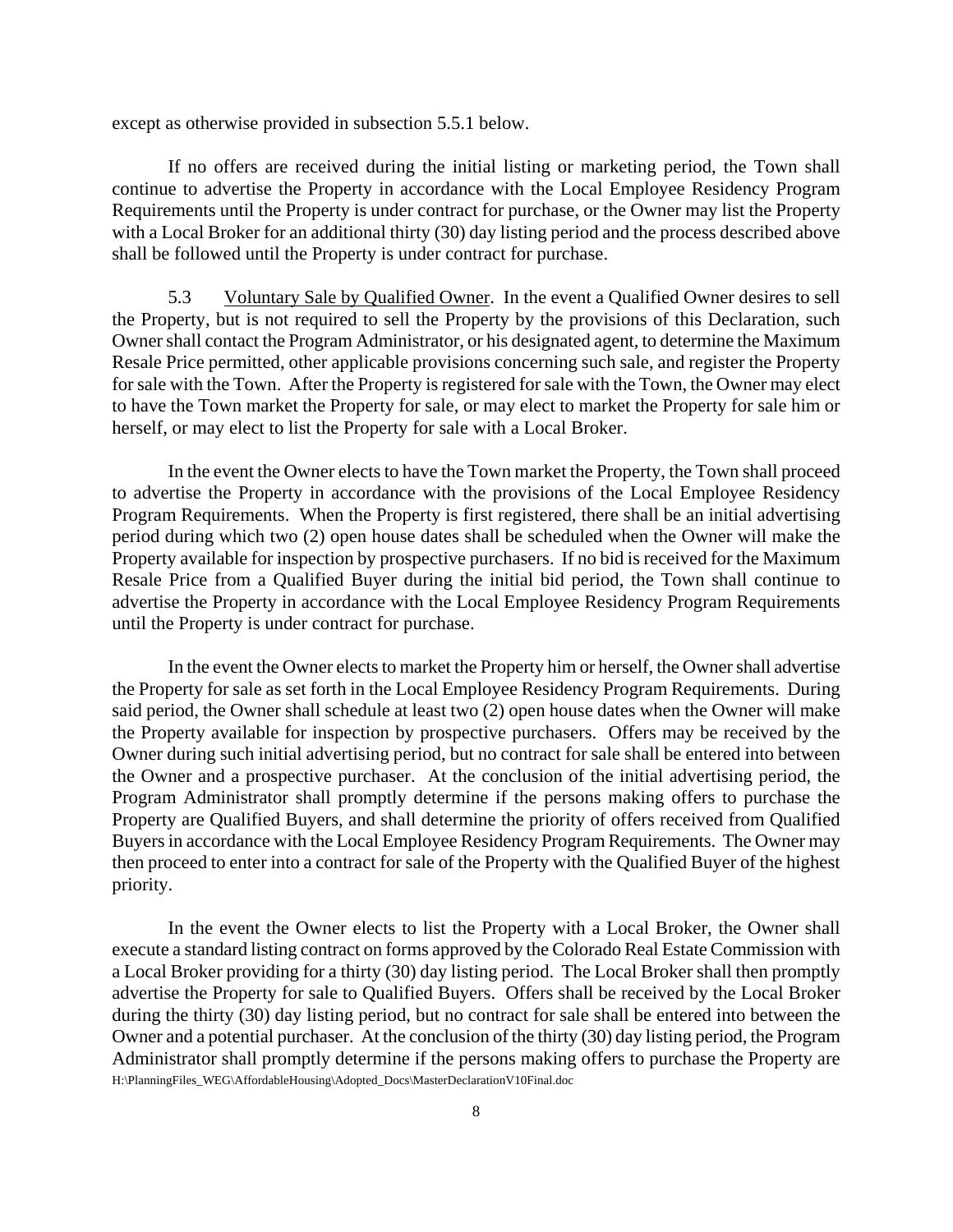Qualified Buyers, and shall determine the priority of offers received from Qualified Buyers in accordance with the Local Employee Residency Program Requirements. The Owner may then proceed to enter into a contract for the sale of the Property with the Qualified Buyer of the highest priority offering the highest price, not to exceed the Maximum Resale Price.

If more than one (1) offer is received from Qualified Buyers during any advertising or listing period for the Maximum Resale Price, the Qualified Buyer shall be selected according to the priorities set forth in the Local Employee Residency Program Requirements. If more than one (1) offer received for the Maximum Resale Price is of equal priority, the Town shall conduct a lottery to determine the purchaser and such person shall be notified by the Town. If the person winning such lottery does not proceed to contract with the Owner within five (5) business days after notification by the Town, another lottery shall be conducted among the remaining offerors of equal priority by the Town, if necessary, and the Town shall notify such winner, or the Qualified Buyer in the next priority category will be selected and shall be notified. Such process shall continue until the Property is under contract for purchase. Backup contracts in the priority order set forth in a lottery shall be accepted by the Town.

Subject to the provisions concerning administration fees set forth in subsection 5.6 below, an Owner voluntarily registering the Property for sale may withdraw the Property from sales registration after advertising has commenced, and may reject any or all offers at the Maximum Resale Price or otherwise, unless otherwise prohibited under the terms of a listing contract between the Owner and a Local Broker.

If the terms of the proposed purchase contract, other than price, as initially presented to the Owner, are unacceptable to the Owner, there shall be a mandatory negotiation period of three (3) business days to allow the Owner and potential buyer to reach an agreement regarding said terms, including but not limited to, the closing date and financing contingencies. If, after the negotiation period is over, the Owner and potential buyer have not reached an agreement, the next purchase offer in priority from a Qualified Purchaser will then be presented to the Owner for consideration and a three (3) business day negotiation period shall commence again. This process shall be followed until the Property is under contract for purchase.

If all offers to purchase received are below the Maximum Resale Price, an Owner may accept or reject the highest qualified offer. If all offers to purchase are below the Maximum Resale Price and two (2) or more offers are for the same price, the Qualified Buyer shall be selected by lottery conducted by the Town from among the highest qualified offerors offering the highest price.

H:\PlanningFiles\_WEG\AffordableHousing\Adopted\_Docs\MasterDeclarationV10Final.doc 5.4 Sale by Unqualified Owner. In the event that title to the Property vests by devise or descent or otherwise in an Owner who is not a Qualified Buyer as that term is defined in subsection 111 of this Declaration, the Property shall be registered for sale by the Owner and advertised or listed for sale as set forth in subsection 5.2 above, and the highest offer to purchase received from a Qualified Buyer, for not less than ninety-five percent (95%) of the Maximum Resale Price, or the appraised market value, which ever is less, shall be accepted by the Owner. If all bids received by the Town are below ninety-five percent (95%) of the Maximum Resale Price, or the appraised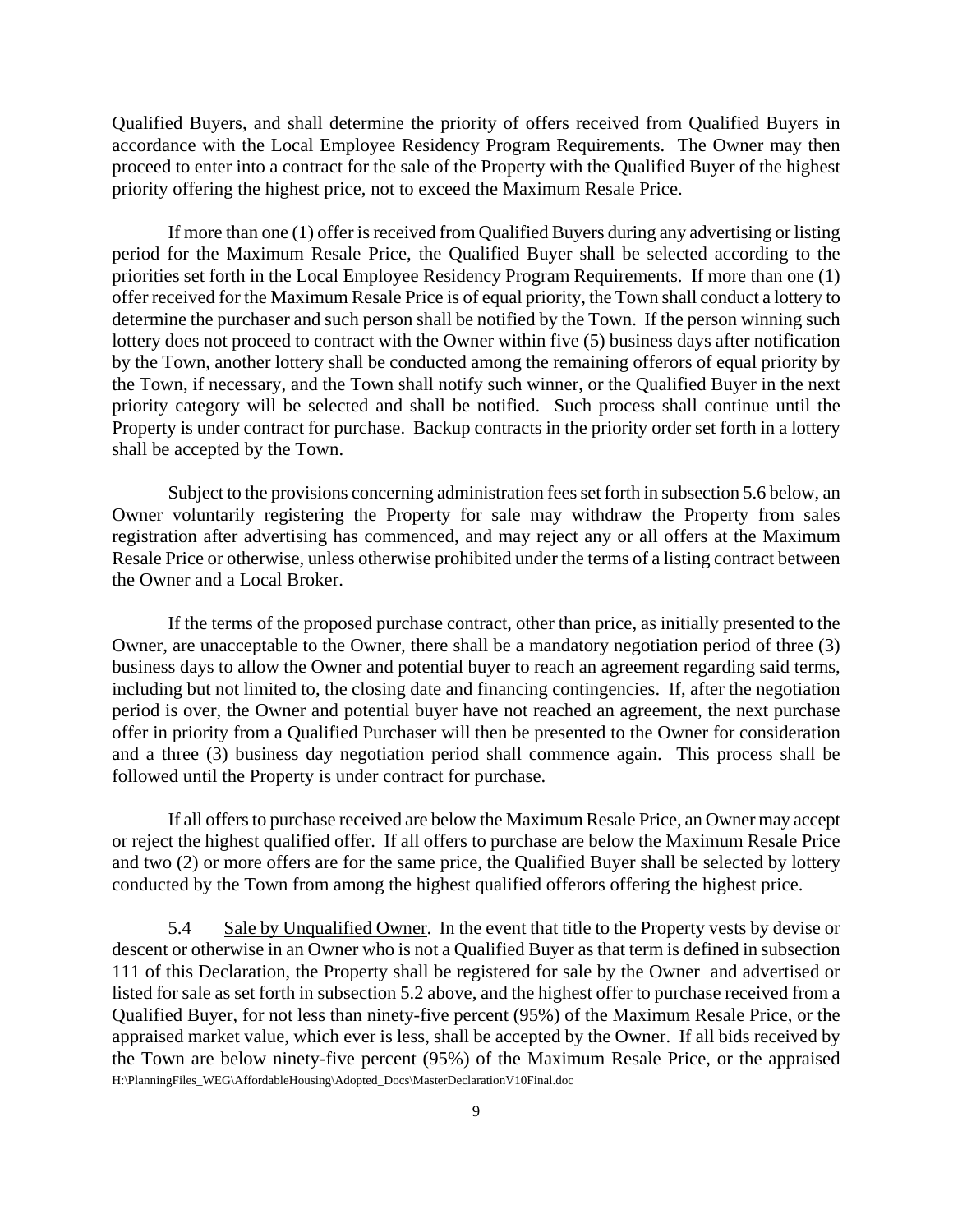market value, which ever is less, the Property shall continue to be advertised for sale by the Town, or listed with a Local Broker until an offer in accordance with this subsection is received by the Owner, which offer shall be accepted by the Unqualified Owner. The cost of the appraisal referred to herein shall be paid by the Unqualified Owner.

An Unqualified Owner(s) shall join in the sale, conveyance or transfer of the Property to a Qualified Buyer, as set forth herein, and shall execute any and all documents necessary to do so. The Unqualified Owner agrees not to: (a) occupy the Property; (b) rent all or any part of the Property, except in strict compliance with Section 4 hereof; (c) engage in any business activity on or in the Property; (d) sell or otherwise transfer the Property except in accordance with this Declaration and the Local Employee Residency Program Requirements; or (e) sell or otherwise transfer the Property for use in a trade or business.

When the provisions of this subsection apply, the Town may require the Unqualified Owner to rent the Property, pending sale, in accordance with the provisions of Section 4 of this Declaration.

5.5 Default in Loan Payments by Owner. It shall be a breach of this Declaration for the Owner to default in payments or other obligations due or to be performed under a promissory note secured by a first deed of trust encumbering the Property.

> 5.5.1 The Owner must notify the Town, in writing, of any notification received from a lender, or its assigns, of past due payments or a default in payment or other obligations due to be performed under a promissory note secured by a first deed of trust within five (5) calendars days of Owner's receipt of notification from the lender, or its assigns, of said default or past due payments.

Upon notification from the Owner, as provided above, or upon other notice of such default, the Town may require the Owner to sell the Property to avoid the commencement of any foreclosure proceeding against the Property. In the event the Town determines that sale of the Property is necessary, Owner shall immediately register the Property for sale with the Town in accordance with subsection 5.2 above. In the event of required registration of the Property for sale pursuant to this subsection 5.5, the Owner shall accept the highest bid from a Qualified Buyer which satisfies the Owner's financial or other obligations due under the promissory note secured by the first deed of trust, and any deed of trust in favor of the Town, as described in subsection 5.5.2, and shall convey the Property to such Qualified Buyer.

5.5.2 Upon receipt of notice as provided in subsection 5.5.1, the Town shall have the right, in its sole discretion, to cure the default or any portion thereof. In such event, the Owner shall be personally liable to the Town for past due payments made by the Town together with interest thereon at the rate specified in the promissory note secured by the first deed of trust, plus one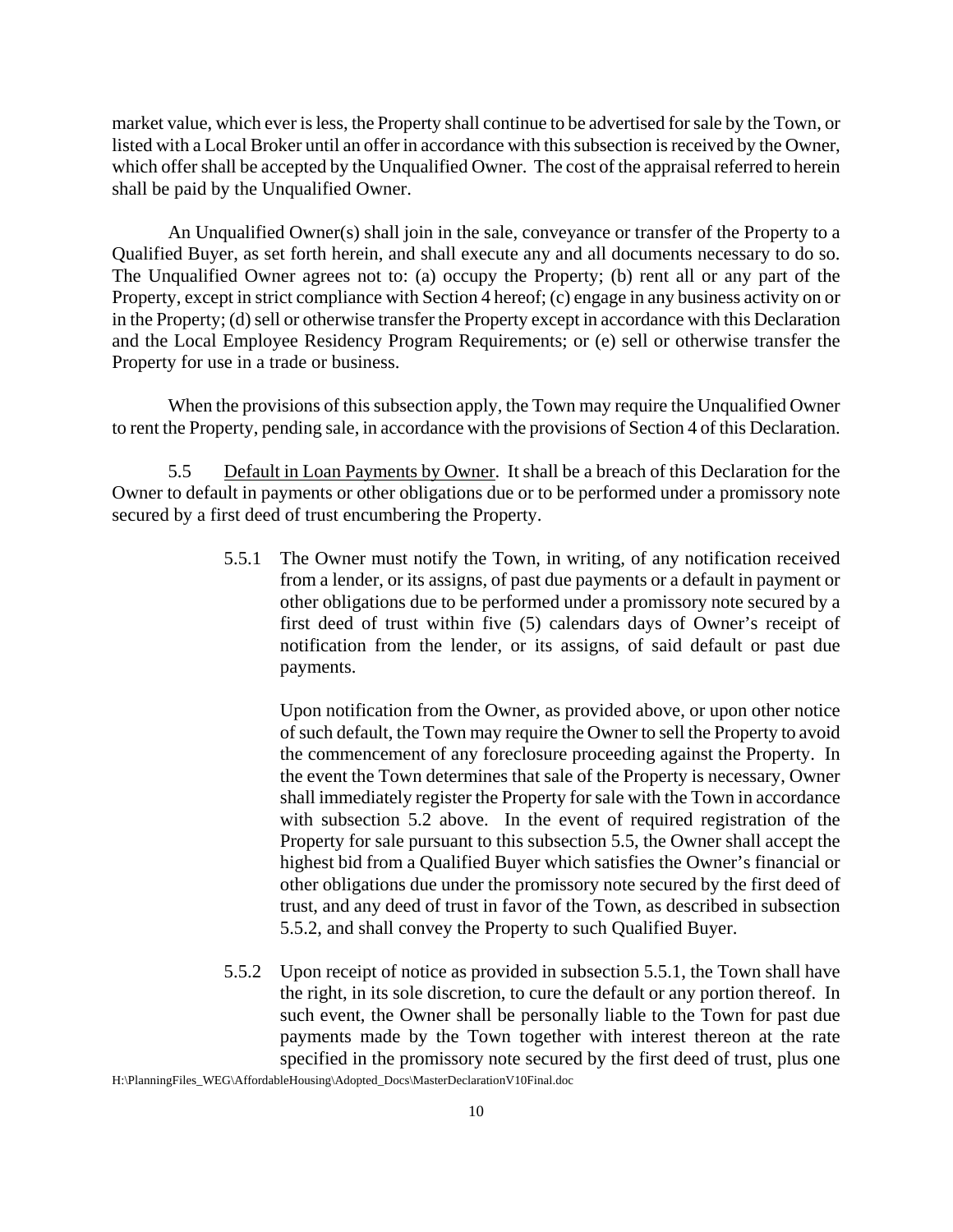percent (1%) per annum, and all actual expenses of the Town incurred in curing the default. The Owner shall then be required by the Town to execute a promissory note secured by a deed of trust encumbering the Property in favor of the Town for the amounts expended by the Town as specified herein, including future advances made for such purposes. The Owner may cure the default and satisfy his or her obligation to the Town under this subsection at any time prior to execution of a contract for sale, upon such reasonable terms as specified by the Town. Otherwise, Owner's indebtedness to the Town shall be satisfied from the Owner's proceeds at closing of the sale of the Property.

5.6 Sales Administration Fees. In the event the Owner is required to, or desires to, sell the Property pursuant to this Declaration, the Owner shall deposit with the Town an initial administration fee in an amount equal to one-half percent (.5%) of the estimated sales price of the Property. In the event the Owner fails to perform pursuant to the registration of the Property for sale as required by this Declaration and the Local Employee Residency Program Requirements, rejects all offers at the Maximum Resale Price in cash or cash equivalent terms, or in the event the Owner withdraws the Property from registration for sale after advertising or listing with a Local Broker has commenced, such fee shall not be refunded. In the event the Owner withdraws the Property from registration for sale because of the failure of any bids to be received at the Maximum Resale Price or with acceptable terms, the advertising (if any) and administrative costs incurred by the Town shall be deducted from such fee, with the balance credited to the Owner's administration fee when the Property is sold.

In the event the Owner selected the Town to market the Property for sale, the Town shall be paid a Sales Administration Fee equal to two percent (2%) of the sales price, including the initial administration fee paid as set forth above. If the amount of the Sales Administration Fee has been included in the calculation of the Maximum Resale Price which is paid to the Owner, at the time of closing of the Property sales transaction, the Owner shall pay to the Town an additional Sales Administration Fee in an amount equal to one and one-half percent (1.5%) of the sales price . If the Sales Administration Fee has not been included in the calculation of the resale price paid to the Owner, the Qualified Buyer shall pay to the Town all applicable Sales Administration Fees. Upon such payment, the Town shall reimburse to the Owner the initial administration fee which was paid by the Owner. The Town may instruct the title company or other entity closing the sales transaction to pay the amount of the fee due to the Town at the closing of the sales transaction.

H:\PlanningFiles\_WEG\AffordableHousing\Adopted\_Docs\MasterDeclarationV10Final.doc 5.7 Closing Costs. The Owner and the Qualified Buyer shall each pay their respective reasonable and customary closing costs. Provided, however, if not included in the resale price, the Qualified Buyer shall pay the Sales Administration Fees as set forth in subsection 5.6 above and/or applicable real estate sales commissions, not to exceed a total amount equal to two percent (2%) of the resale price. The selling Owner shall be responsible for the payment of any additional real estate sales commission owed to the Local Broker which shall be paid from the proceeds of the sale held for the selling Owner at the closing of the sales transaction. A selling Owner shall not permit any prospective buyer to assume any or all of the Owner's customary closing costs or real estate sales commission costs, except as herein provided, nor accept any other consideration which would cause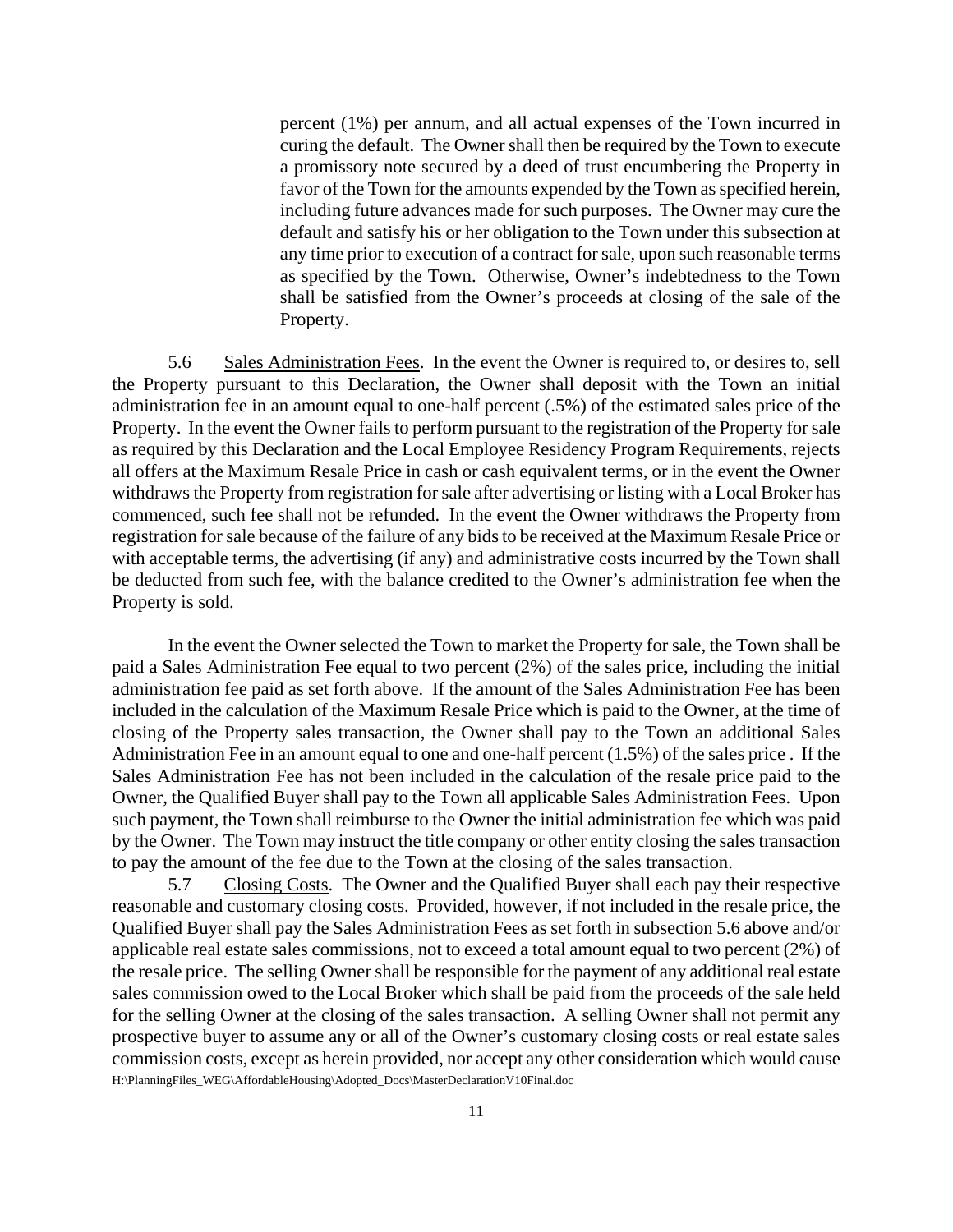an increase in the purchase price above the offered price so as to induce the Owner to sell to such prospective buyer.

#### SECTION 6 MAXIMUM RESALE PRICE FOR THE PROPERTY

6.1 Sale in Excess of Maximum Resale Price Prohibited. In no event shall the Property be sold by any Owner for an amount greater than the Maximum Resale Price as calculated pursuant to this Section so long as this Declaration remains in effect.

6.2 Determination of Maximum Resale Price. The Maximum Resale Price is calculated by adding to the purchase price paid for the Property by the selling Owner (the "Prior Purchase Price"), which may include all reasonable and customary expenses of the purchase incurred at the time of purchase by the selling Owner as evidenced by a title company settlement sheet (including, but not limited to, title insurance premiums, Sales Administration Fees as set forth in subsection 5.6 above or real estate sales commissions not to exceed a total amount equal to two percent (2%) of the purchase price, if such fees and commissions were not originally included in the purchase price paid for the Property, but specifically excluding any costs of financing) the following:

- 6.2.1 For each year from the date that the selling Owner acquired the Property until the date of registration of the Property for sale, appreciation in an amount equal to the lesser of the percentage increase in the most recent CPI-U (hereinafter defined) for such year, or three percent (3%) of the Prior Purchase Price plus the cost of Permitted Capital Improvements, if any. Any such increase shall be prorated for any partial years. "CPI-U" shall mean the United States Department of Labor (Bureau of Labor Statistics) Consumer Price Index for All Urban Consumers-All Items Index for the consolidated metropolitan statistical area which includes the City and County of Denver, Colorado, which are published on a monthly basis. In the event that the CPI-U is substantially changed, renamed, or abandoned by the United States government, then in its place shall be substituted the index established by the United States government that most closely resembles the CPI-U; and
- 6.2.2 Sales Administration Fees as set forth in subsection 5.6 above and/or real estate sales commissions to be paid at time of closing, not to exceed a total amount equal to two percent (2%) of the sum equal to the Prior Purchase Price plus the amount calculated pursuant to subsection 6.2.1 above.

Appreciation shall be calculated based upon **simple interest**, not compounded, from the date of purchase to the date of Owner's registration of the Property for sale with the Town. Following registration for sale with the Town, the Maximum Resale Price may be recalculated from time to time as provided in the Local Employee Residency Program Requirements.

H:\PlanningFiles\_WEG\AffordableHousing\Adopted\_Docs\MasterDeclarationV10Final.doc 6.3 Permitted Capital Improvements. The cost of Permitted Capital Improvements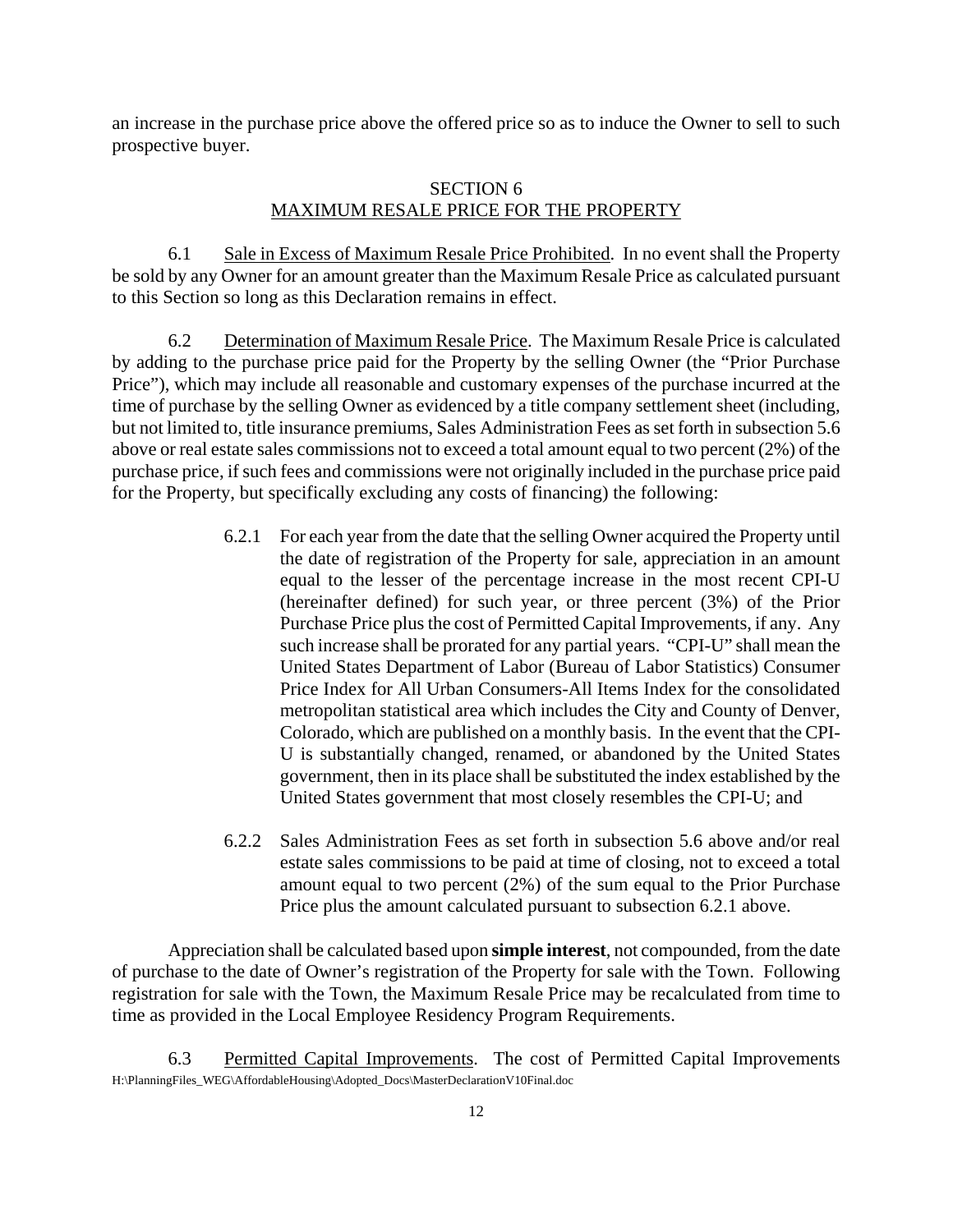installed or constructed during the time that the selling Owner held title to the Property may be added to the Prior Purchase Price in calculating the Maximum Resale Price. The cost of such Permitted Capital Improvements shall not exceed ten percent (10%) of the Prior Purchase Price for each ten (10) year period (or fraction thereof) of the selling Owner's ownership of the Property.

In order to receive credit for Permitted Capital Improvements, a request must be submitted by the Owner in writing to the Program Administrator prior to constructing or installing the improvements. Plans for each Permitted Capital Improvement must be submitted at least twenty-one (21) days prior to initiating work on a Permitted Capital Improvement. Notification will be given by the Town to the Owner within fourteen (14) days following receipt of such plans as to whether or not the proposed Permitted Capital Improvement is conditionally approved. Within sixty (60) days following completion of the work, the Owner must furnish to the Program Administrator the following information with respect to the Permitted Capital Improvement which the Owner seeks to include in the calculation of the Maximum Resale Price: (a) original or duplicate receipts to verify the actual costs expended by the Owner for the Permitted Capital Improvement; (b) Owner's affidavit verifying that the receipts are valid and correct receipts tendered at the time of purchase; and (c) true and correct copies of any building permit or certificate of occupancy required to be issued by the Town's Building Department with respect to the Permitted Capital Improvement. Upon receipt of such information by the Town, and upon approval by the Program Administrator, or his designee, the value of the Permitted Capital Improvements, as approved, will be added to the value of the Property in the year in which the improvements were completed, for purposes of calculating the Maximum Resale Price. The Permitted Capital Improvements, as approved, will adjust the base value of the Property in the year(s) the Permitted Capital Improvements are installed from which the Maximum Resale Price will be calculated.

Only the cost of the Permitted Capital Improvements described in Exhibit "C", attached hereto and incorporated herein by this reference, or the cost of permanent improvements constructed or installed as a result of any requirement imposed by any governmental agency, provided that written certification is provided to the Program Administrator of both the applicable requirement and the information required in the above paragraph, may be included in the calculation of the Maximum Resale Price. In calculating the costs of Permitted Capital Improvements, the Owner may include his or her labor costs or "sweat equity" in an amount not to exceed ten percent (10%) of the purchased materials and supplies provided no labor costs have been included in the submitted and approved invoices described above.

Nothing contained in this Declaration shall prohibit an Owner from making other improvements to the Property, including construction of an Accessory Dwelling Unit if permitted by applicable Town zoning ordinance(s), however, credit for such costs, for the purpose of calculating the Maximum Resale Price, will only be granted for Permitted Capital Improvements, as approved.

H:\PlanningFiles\_WEG\AffordableHousing\Adopted\_Docs\MasterDeclarationV10Final.doc 6.4 Example of Calculation of Maximum Resale Price. The following example is a hypothetical calculation, for illustrative purposes only, of the Maximum Resale Price associated with the Property acquired by a selling Owner on December 31, 2003, and proposed for resale on June 30, 2006. The CPI-U-All Items Index is assumed to increase two percent (2%) in 2004, four percent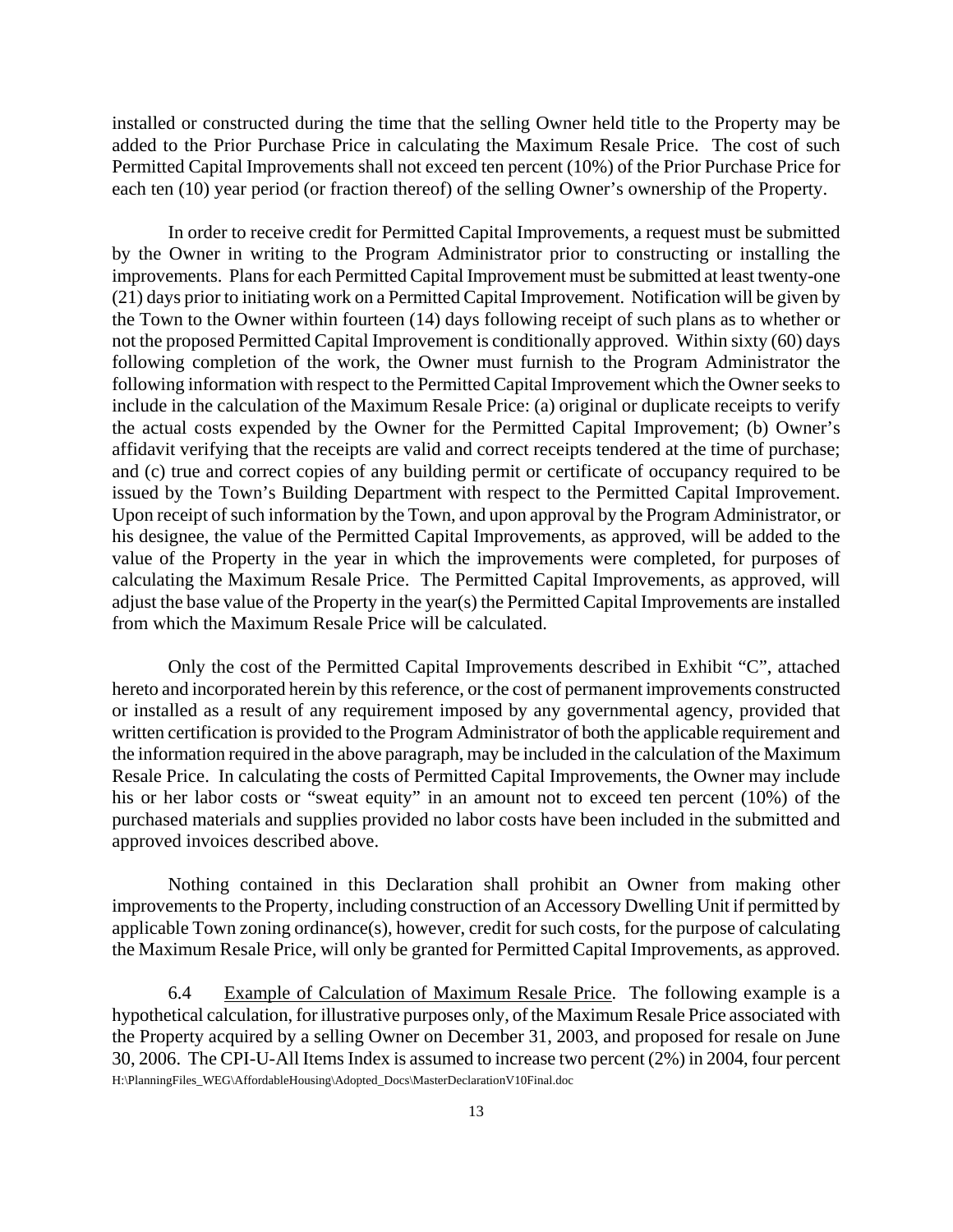(4%) in 2008, and one and one-half percent (1.5%) in 2006, two and two-tenths percent (2.2% in 2007, and one percent (1%) for the first six (6) months of 2008. It is also assumed that approved Permitted Capital Improvements with a value of two thousand dollars (\$2,000.00) were installed at the beginning of 2005 and additional Permitted Capital Improvements with a value of twenty-four thousand dollars (\$24,000.00) were installed at the beginning of 2008. It is also assumed the Property was marketed by the Town and a two percent (2%) Sales Administration Fee was assessed pursuant to subsection 5.6

| <b>Dollar Amount</b> |                 | Explanation                                                                                                                                                                                                                                                                                                                                                                                                                                                                                                                                                                                               |
|----------------------|-----------------|-----------------------------------------------------------------------------------------------------------------------------------------------------------------------------------------------------------------------------------------------------------------------------------------------------------------------------------------------------------------------------------------------------------------------------------------------------------------------------------------------------------------------------------------------------------------------------------------------------------|
|                      | \$228,000.00    | Prior Purchase Price (including customary expenses of purchase and two<br>percent (2%) Sales Administration Fee) on December 31, 2003                                                                                                                                                                                                                                                                                                                                                                                                                                                                     |
|                      | $+$ \$4,560.00  | Two percent (2%) increase for year 2004 according to CPI-U(\$228,000.00 x<br>.02)                                                                                                                                                                                                                                                                                                                                                                                                                                                                                                                         |
|                      | $+$ \$2,000.00  | Permitted Capital Improvements completed and certified by Town at<br>beginning of 2005                                                                                                                                                                                                                                                                                                                                                                                                                                                                                                                    |
|                      | \$230,000.00    | New base value of property, including Permitted Capital Improvements, at<br>beginning of 2005 (\$228,000.00 + \$2,000.00 = \$230,000.00)                                                                                                                                                                                                                                                                                                                                                                                                                                                                  |
|                      | $+$ \$6,900.00  | Three percent (3%) increase for 2005 (\$230,000.00 x .03)<br>Note: Limited to three percent (3%) pursuant to this Declaration even though<br>CPI-U increase was four percent (4%) in 2005                                                                                                                                                                                                                                                                                                                                                                                                                 |
|                      | $+$ \$3,450.00  | One and one-half percent (1.5%) increase for year 2006 according to CPI-U<br>$(\$230,000.00 \times .015)$                                                                                                                                                                                                                                                                                                                                                                                                                                                                                                 |
|                      | $+5,060.00$     | Two and two-tenths percent (2.2%) increase for year 2007 according to CPI-<br>U (\$230,000.00 x .022)                                                                                                                                                                                                                                                                                                                                                                                                                                                                                                     |
|                      | $+$ \$20,800.00 | Permitted Capital Improvements completed and certified by Town at<br>beginning of 2008. Note: \$24,000.00 in additional improvements were<br>installed. However, \$3,200.00 was disallowed because the total cost of<br>Permitted Capital Improvements cannot exceed ten percent (10%) of the Prior<br>Purchase Price for each ten (10) year period. $(\$228,000.00 \times .10 =$<br>\$22,800.00) Maximum amount of Permitted Capital Improvements allowed<br>$(\$22,800.00) - 2005$ improvements $(\$2,000.00) =$ remaining amount of<br>Permitted Capital Improvements allowed for credit (\$20,800.00) |
| \$                   | 250,800.00      | New base value of property, including maximum allowable Permitted Capital<br>Improvements at beginning of $2008$ (\$230,000.00 + \$20,800.00 =<br>\$250,800.00)                                                                                                                                                                                                                                                                                                                                                                                                                                           |
|                      | $+ $2,508.00$   | One percent $(1\%)$ increase for first six $(6)$ months of year 2008 according to                                                                                                                                                                                                                                                                                                                                                                                                                                                                                                                         |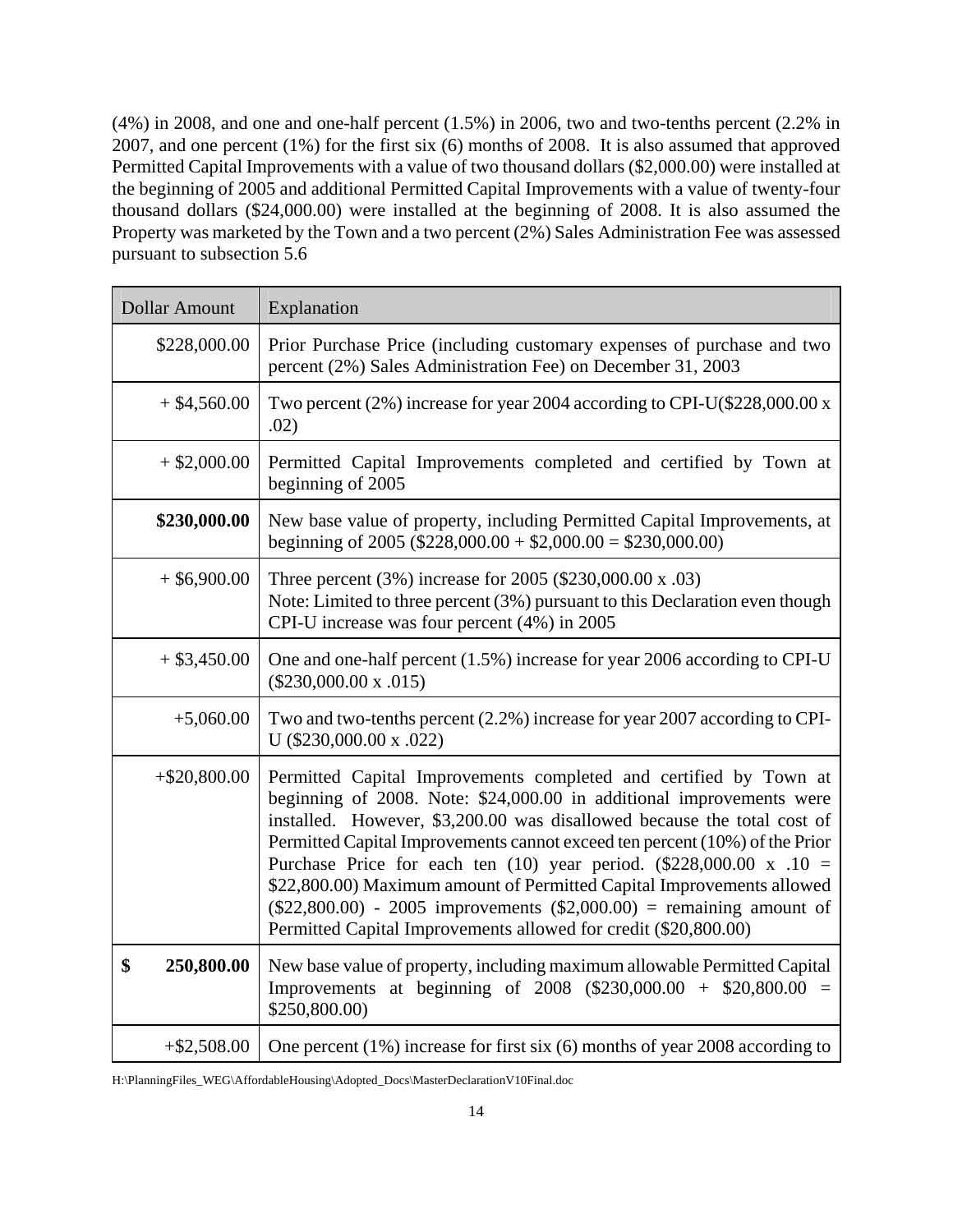| <b>Dollar Amount</b> |            | Explanation                                                                                        |
|----------------------|------------|----------------------------------------------------------------------------------------------------|
|                      |            | CPI-U (\$250,800.00 x .01) for sale registered on June 30, 2008.                                   |
|                      | 268,218.00 | Maximum Resale Price Subtotal                                                                      |
| $\mathcal{S}$        | 5,364.36   | Sales Administration Fee-two percent (2%) of Maximum Resale Price<br>Subtotal (\$268,218.00 x .02) |
|                      | 273,582.36 | Total Maximum Resale Price for sale registered on June 30, 2008                                    |

# **THE MAXIMUM RESALE PRICE REPRESENTS ONLY THE HIGHEST PRICE THAT A SELLING OWNER MAY OBTAIN UPON SALE OF THE PROPERTY SUBJECT TO THIS DECLARATION, AND NOTHING HEREIN SHALL BE CONSTRUED TO CONSTITUTE A REPRESENTATION, WARRANTY OR GUARANTEE BY THE DECLARANT, OR THE TOWN OF EAGLE, COLORADO, THAT UPON TRANSFER OF THE PROPERTY, THE SELLING OWNER WILL OBTAIN THE MAXIMUM RESALE PRICE.**

# **IN ADDITION, NOTHING CONTAINED IN THIS DECLARATION SHALL BE DEEMED TO PREVENT A SELLING OWNER OR THE TOWN OF EAGLE, COLORADO, AS AN OWNER, AND ANY QUALIFIED PURCHASER, FROM ENTERING INTO AN AGREEMENT TO PURCHASE AND SELL THE PROPERTY AT ANY PRICE, NOT IN EXCESS OF THE MAXIMUM RESALE PRICE, TO WHICH SUCH PARTIES AGREE.**

# SECTION 7

# FORECLOSURE OF THE PROPERTY

7.1 Town's Option to Purchase Upon Foreclosure. In the event of a foreclosure by the holder (including assigns of the holder) of a bona fide promissory note secured by a bona fide first priority deed of trust on the Property, the Town shall have the option to purchase the Property which shall be exercised in accordance with this Section 7 and Exhibit "D", attached hereto and incorporated herein by this reference.

7.2. Notice. The holder, as defined herein, shall give such notice to the Town as is required by law in the foreclosure proceeding as further described in Exhibit "D", attached hereto.

7.3 Release of Declaration if Town's Rights Not Exercised. In the event that the holder, as defined in this Section, is issued a public trustee's deed and the Town does not elect to purchase the Property in accordance with the terms of this Section 7 and Exhibit "D", attached hereto, or then this Declaration shall be terminated and of no further force and effect and the Town shall cause to be recorded in the office of the Clerk and Recorder of Eagle County, Colorado, a full and complete release of this Declaration as further described in Exhibit "D", attached hereto. Such release shall be placed of record within fourteen (14) days following expiration of the option to purchase, without demand by holder, as further described in Exhibit "D".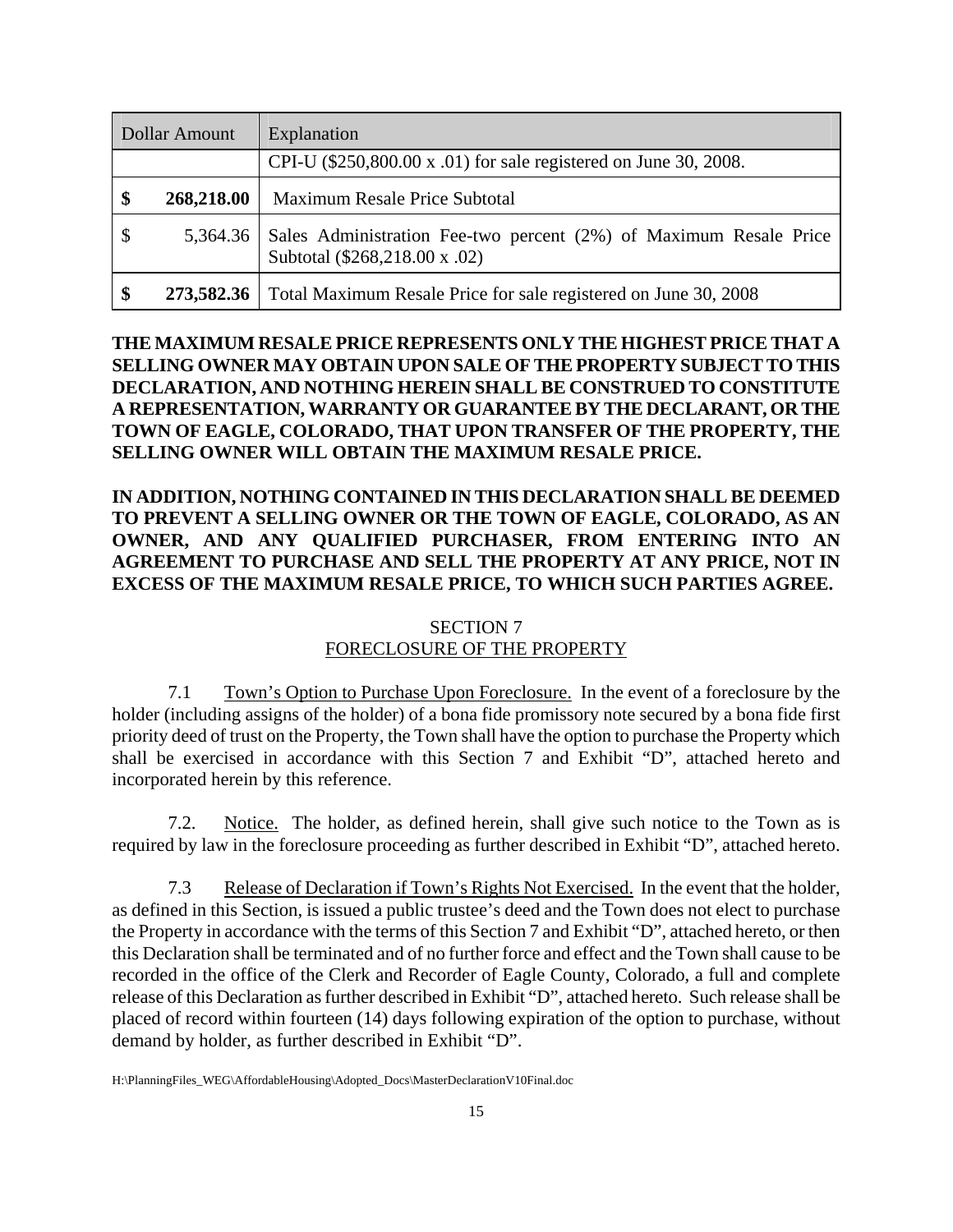7.4 Town's Right to Purchase Pending Foreclosure. As a condition of the purchase of the Property, each Qualified Buyer shall execute a right of first refusal agreement as set forth in Exhibit "E", attached hereto and incorporated herein by this reference, following purchase of the Property. Under such agreement, in the event a foreclosure action is filed or pending related to the Property, and the Qualified Buyer desires to offer to sell the Property, the Town shall have a right of first refusal to purchase the Property, as further described in Exhibit "E". Such agreement shall be subordinate and junior to the legal operation and effect of any present or future bona fide first mortgage or first deed of trust against the Property.

7.5 Not Applicable to Foreclosure of Other Liens. The provisions of this Section 7 shall not apply to the foreclosure, or conveyance in lieu of foreclosure, of any interest in the Property except an interest created by a bona fide first priority deed of trust, and shall not include, without limitation, interests created by a second priority deed of trust, a sheriff's deed, judicial lien, tax lien, and similar liens. This Declaration shall specifically survive the conveyance by foreclosure or deed in lieu of foreclosure of any such liens.

## SECTION 8 ALTERNATIVE DISPUTE RESOLUTION

8.1 Agreement to Avoid Litigation. All persons subject to this Declaration, including without limitation, the Declarant, the Owner, and the Town (collectively the "Bound Parties") agree to encourage the amicable resolution of disputes involving this Declaration and the application thereof without the emotional and financial costs of litigation. Accordingly, each Bound Party covenants and agrees that those claims, grievances or disputes described herein ("Claims") shall be resolved using the procedures set forth in this Section prior to filing suit in any court of law.

8.2 Claims. Unless specifically exempted in subsection 8.6 below, all claims, grievances or disputes arising out of or relating to the interpretation, application or enforcement of this Declaration, or the rights, obligations and duties of any Bound Party under this Declaration, shall be subject to the provisions of this Section 8.

8.3 Notice of Claim. Any Bound Party having a Claim ("Claimant") against any other Bound Party ("Respondent") (collectively, the "parties") shall notify each Respondent in writing (the "Notice"), stating plainly and concisely:

- 8.3.1 The nature of the Claim, including the persons involved and Respondent's role in the Claim;
- 8.3.2 The legal basis of the Claim (i.e., a specific authority out of which the Claim arises);
- 8.3.3 Claimant's proposed remedy; and

H:\PlanningFiles\_WEG\AffordableHousing\Adopted\_Docs\MasterDeclarationV10Final.doc 8.3.4 That Claimant will meet with Respondent to discuss in good faith ways to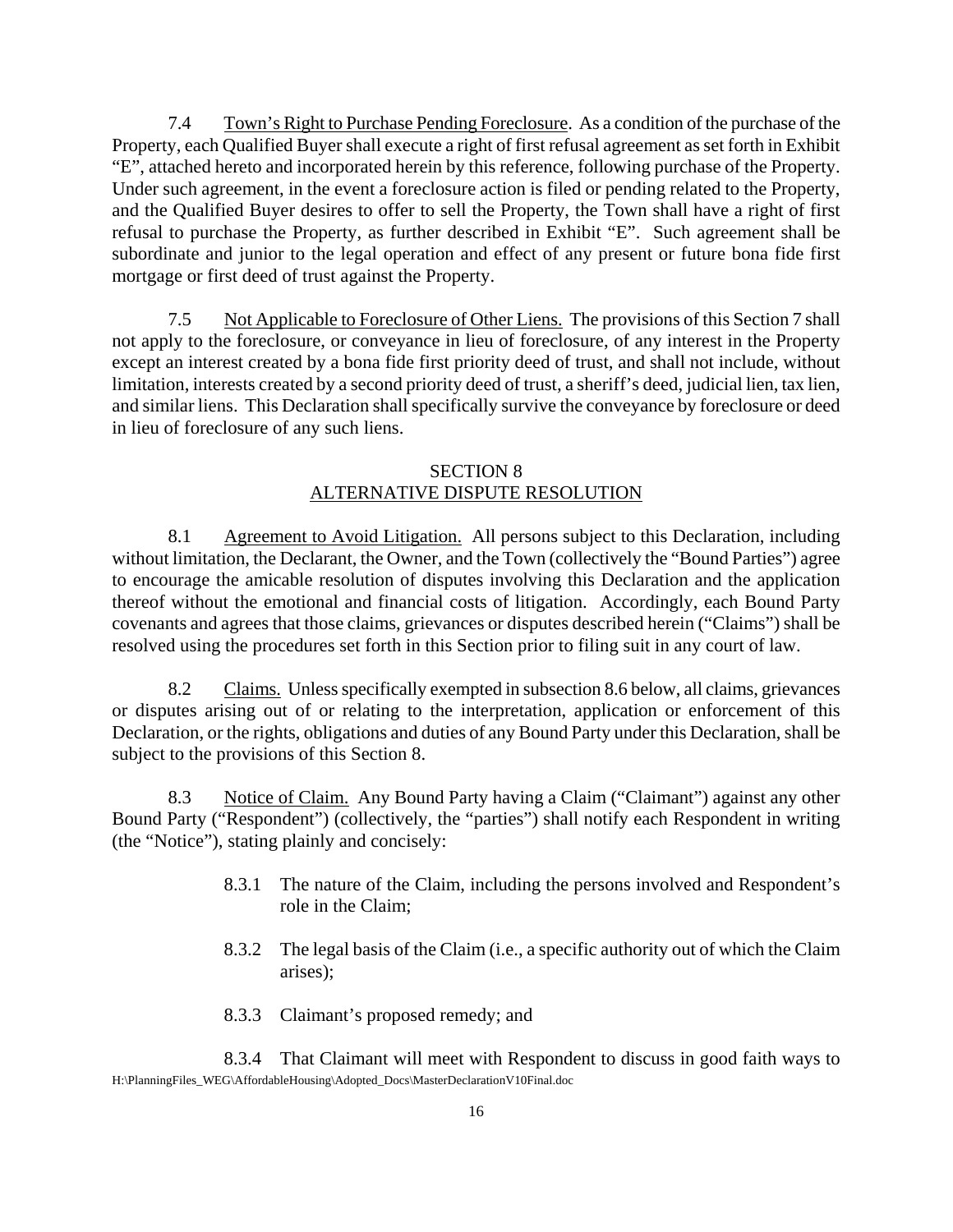#### resolve the Claim.

8.4 Negotiation and Mediation. The parties shall make every reasonable effort to meet in person and confer for the purpose of resolving the Claim by good faith negotiation. If the parties do not resolve the Claim within thirty (30) days of the date of the Notice (or within such other period of time as may be agreed upon by the parties) ("Termination of Negotiations"), Claimant shall have thirty (30) additional days to submit the Claim to mediation under the auspices of a reputable and knowledgeable mediation group providing such services in Eagle County, or, if the parties otherwise agree, to an independent agency providing dispute resolution services in the Eagle County, Colorado area.

If Claimant does not submit a Claim to mediation within thirty (30) days after Termination of Negotiations, or does not appear for the mediation, Claimant shall be deemed to have waived the Claim and Respondent shall be released and discharged from any and all liability to Claimant on account of such Claim; provided, nothing herein shall release or discharge Respondent from any liability to any person other than the Claimant.

Any settlement of the Claim through mediation shall be documented in writing by the mediator. If the parties do not settle the Claim within thirty (30) days after submission of the matter to the mediation process, or within such time as determined by the mediator, the mediator shall issue a notice of termination of the mediation proceedings ("Termination of Mediation Notice"). The Termination of Mediation Notice shall set forth that the parties are at an impasse.

8.5 Arbitration. Any Claim by a Bound Party not resolved by negotiation or mediation shall be decided by arbitration, unless specifically exempted in Section 8.6 below, in accordance with the rules referenced in the Local Employee Residency Program Requirements, unless the parties mutually agree otherwise.

A Demand for Arbitration shall be filed in writing by the Claimant with each Respondent. A Demand for Arbitration may be made concurrently with the notice set forth in subsection 8.3 above, or may be made within twenty (20) days after issuance of the Termination of Mediation Notice described in subsection 8.4 above. The Demand for Arbitration shall contain the same information as set forth in subsections 8.3.1, 8.3.2, and 8.3.3 above. In no event shall the Demand for Arbitration be made after the date when institution of legal or equitable proceedings based upon such Claim would be barred by the applicable statute of limitations.

Within twenty (20) days following submission of a Demand for Arbitration or issuance of a Termination of Mediation Notice, whichever shall last occur, Claimant shall appoint, by written notice to Respondent, an arbitrator. Within twenty (20) days after receipt of such notice from the Claimant, Respondent shall appoint a second arbitrator, and in default of such second appointment the first arbitrator shall be deemed the sole arbitrator. Within twenty (20) days after appointment of the two arbitrators as provided for above, the two arbitrators shall, if possible, agree on a third arbitrator and shall appoint him or her by written notice signed by both of them with a copy mailed to each party within twenty (20) days after such appointment.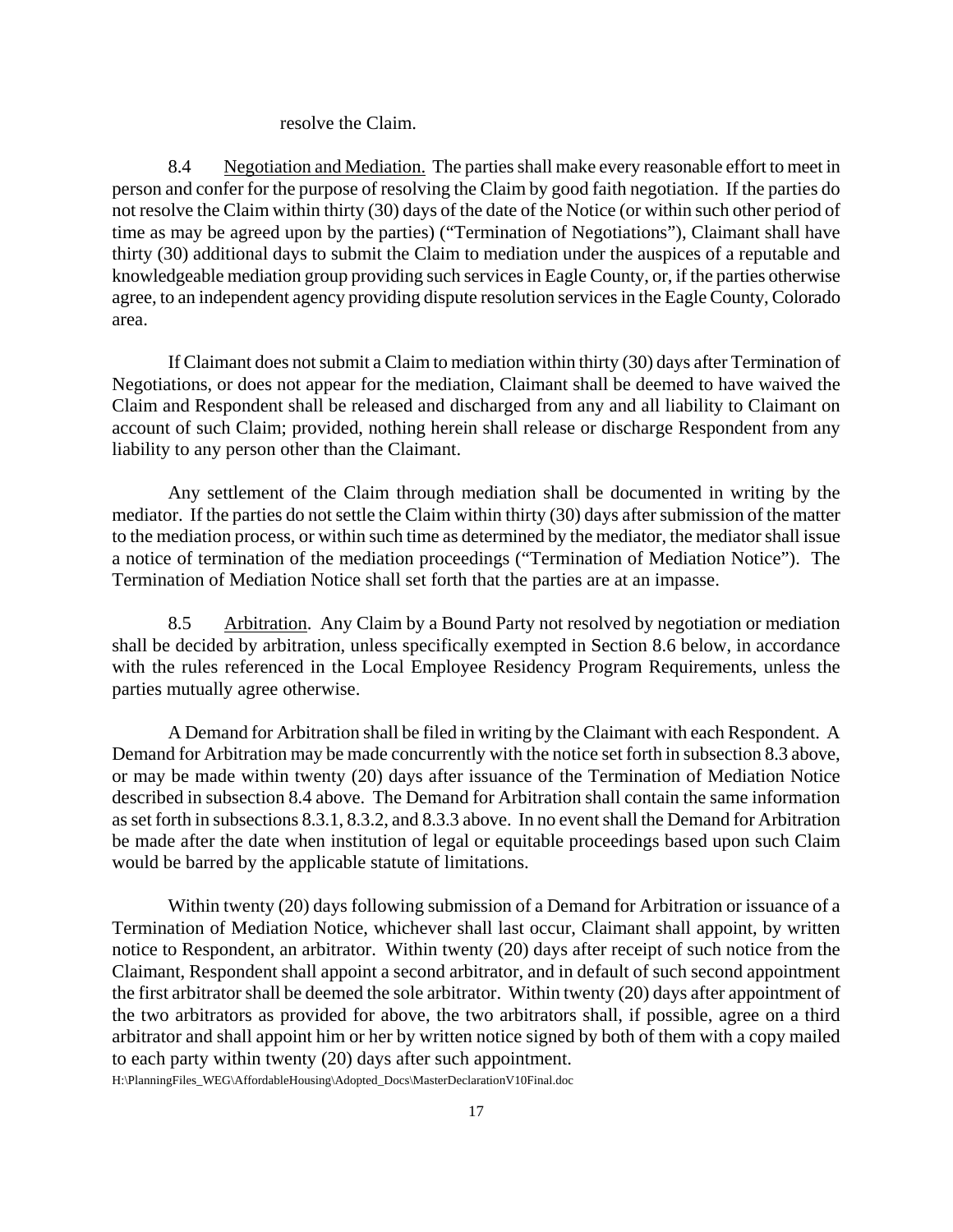In the event twenty (20) days shall elapse after the appointment of the second arbitrator without notice of appointment of the third arbitrator as provided above, then any Bound Party may in writing, within twenty (20) additional days, request the Eagle County District Court to appoint the third arbitrator in accordance with applicable law.

Upon appointment of the arbitrator(s) as provided for above, the arbitrator(s) shall hold an arbitration hearing at a location designated within Eagle County, Colorado within ninety (90) days after such appointment. At the hearing, the rules specified in the Local Employee Residency Program Requirements shall apply. The arbitrator(s) shall allow each party to present that party's case, evidence and witnesses, if any, and shall render their decision, including a provision for payment of the costs and expenses of arbitration, to be paid by one or all of the parties as the arbitrators deem just. A written decision by the arbitrator(s) shall be issued within thirty (30) days after the close of the submission of evidence.

The decision of the majority of the arbitrators shall be binding on the Bound Parties, and may only be appealed as set forth in the applicable law specified in the Local Employee Residency Program Requirements. Upon application of any party, the Eagle County District Court shall confirm an award of the arbitrators and such order may be enforced as any other court judgment or decree, including specific performance and injunctive relief as further provided under applicable Colorado law.

8.6 Exemptions. The provisions of this Section 8 shall not apply to violations of this Declaration as set forth in subsections 9.1, 9.3 and 9.5 below.

#### SECTION 9 DEFAULT AND REMEDIES

9.1 Default; Inspection and Notice. In the event that the Town has reasonable cause to believe that the Owner is violating any provision of this Declaration, the Town, by its authorized representative, may inspect the Property between the hours of 8:00 a.m. and 5:00 p.m., Monday through Friday, after providing the Owner with no less than twenty-four (24) hours prior written notice and provided that the Owner or his or her authorized representative shall be entitled to be present during such inspection. In the event that a violation of this Declaration shall be discovered during such inspection, the Town shall send a written notice of a violation to the Owner stating in detail the nature of the violation and allowing the Owner thirty (30) days after the effective date of the notice of violation to cure the same. Said notice of violation shall further state that the Owner may request a hearing before the Town Administrator of the Town, by notice to the Program Administrator within fifteen (15) days after the effective of the notice of violation, to determine the merits of the allegations. An Owner shall be deemed to be in default of this Declaration if: (a) no hearing is requested and the violation is not cured within thirty (30) days after the effective date of the notice of violation; or (b) the Owner requests a hearing and the violation is not cured within thirty (30) days after the effective date of written notice from the Town to the Owner of the determination of said hearing finding a violation exists.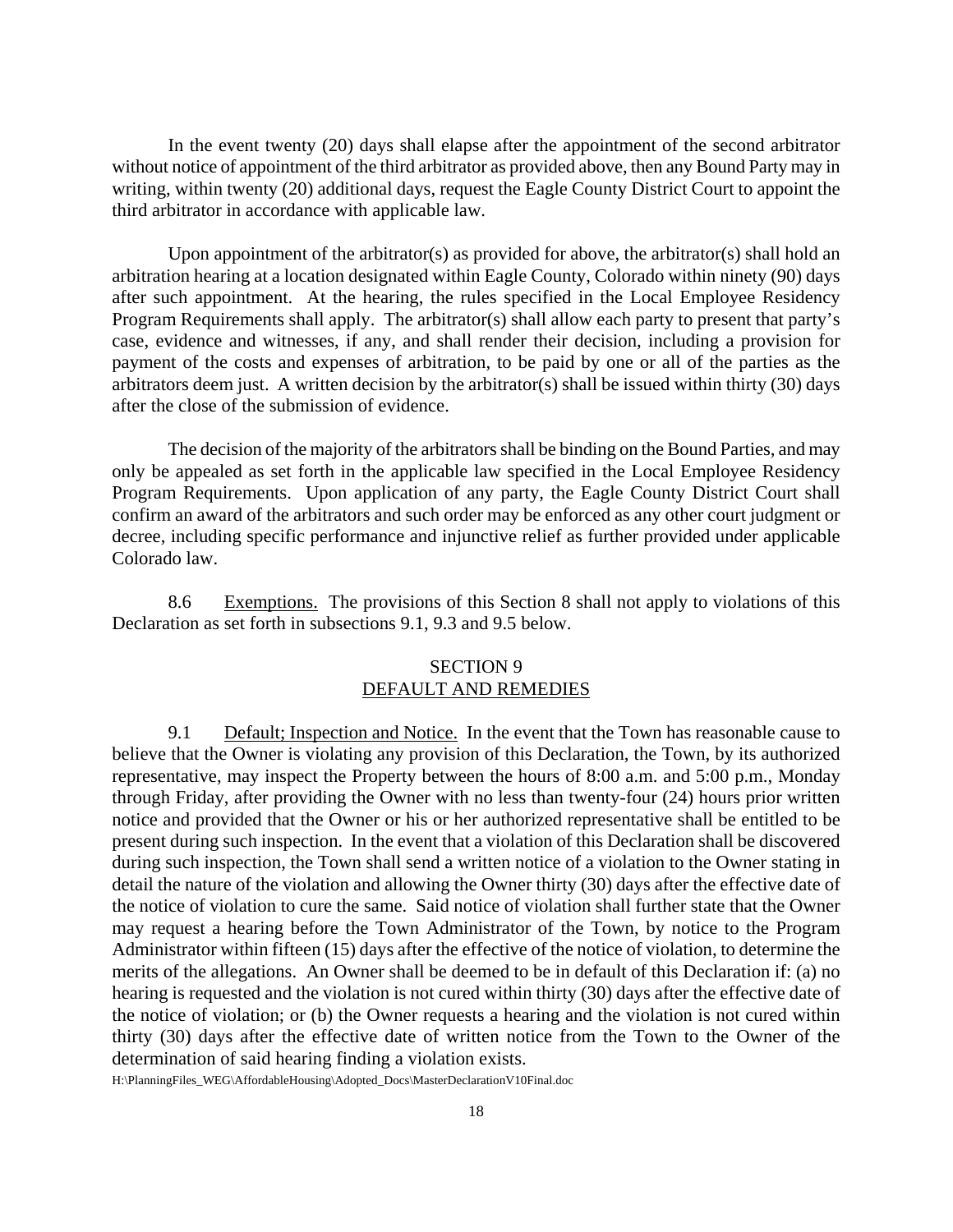9.2 Remedies - General Provisions. There is hereby reserved to the parties hereto, including the Town, any and all remedies provided at law or in equity for breach of this Declaration or any of its terms, including but not limited to, specific performance, a mandatory injunction requiring sale of the Property, reversion or eviction. In the event that the parties resort to litigation with respect to any provision of this Declaration not subject to arbitration, the substantially prevailing party shall be entitled to recover damages and costs, including a mandatory award of reasonable attorney's fees (including legal assistants' fees) incurred by the substantially prevailing party.

9.3 Sale in Violation of Declaration Void. In the event that the Property is sold or conveyed without compliance with the provisions of this Declaration, such sale or conveyance shall be wholly null and void and shall confer no title whatsoever upon the purported transferee. Each and every conveyance of the Property, for all purposes, shall be deemed to include and incorporate by this reference the covenants herein contained, even without reference therein to this Declaration. The Town shall be authorized to issue a certificate, in recordable form, to the selling Owner of the Property upon closing of the sale thereof, which certificate shall evidence the selling Owner's full compliance with the terms and conditions of this Declaration, and the issuance and recording of such certificate in connection with a sale of the Property shall be conclusive evidence as against the Town that the sale was completed in full compliance with this Declaration.

9.4 Forfeiture of Resale Gain. If the Owner is finally determined to have breached any provision of this Declaration, and if such Owner fails to cure such breach as provided in this Declaration, then, in addition to all other remedies available to it, the Town may determine that the defaulting Owner, his or her heirs, successors or assigns, shall forfeit any resale gain in the Property, in which case the Maximum Resale Price of the Property shall be the Prior Purchase Price of the Property without regard to the provisions of subsection 1.6 and Section 6 of this Declaration.

9.5 Criminal Penalties. If the Town determines that there has been a violation of the occupancy restrictions as contained in this Declaration and applicable provisions of the Eagle Municipal Code, the Town may commence an action in the Eagle Municipal Court. In any such action, the defendant shall be subject to the criminal penalties set forth in the applicable provisions of the Eagle Municipal Code upon conviction.

9.6 Declaration Enforceable Only by Parties. The provisions and remedies provided in this Declaration shall be enforceable only by the Declarant, the Town and Owner, unless the rights and obligations of the parties hereunder have been assigned pursuant to the provisions of this Declaration. No private right of action in any other person or entity shall be created by this Declaration, and it is the specific intent of the Declarant that no third party beneficiary right shall be created thereby.

H:\PlanningFiles\_WEG\AffordableHousing\Adopted\_Docs\MasterDeclarationV10Final.doc 9.7 Limitation on Actions. If no action is taken to enforce a breach of this Declaration, or any provision thereof, within three (3) years after the breach occurs, then a party shall be precluded from enforcing that particular breach. No action to set aside or void a transfer of the Property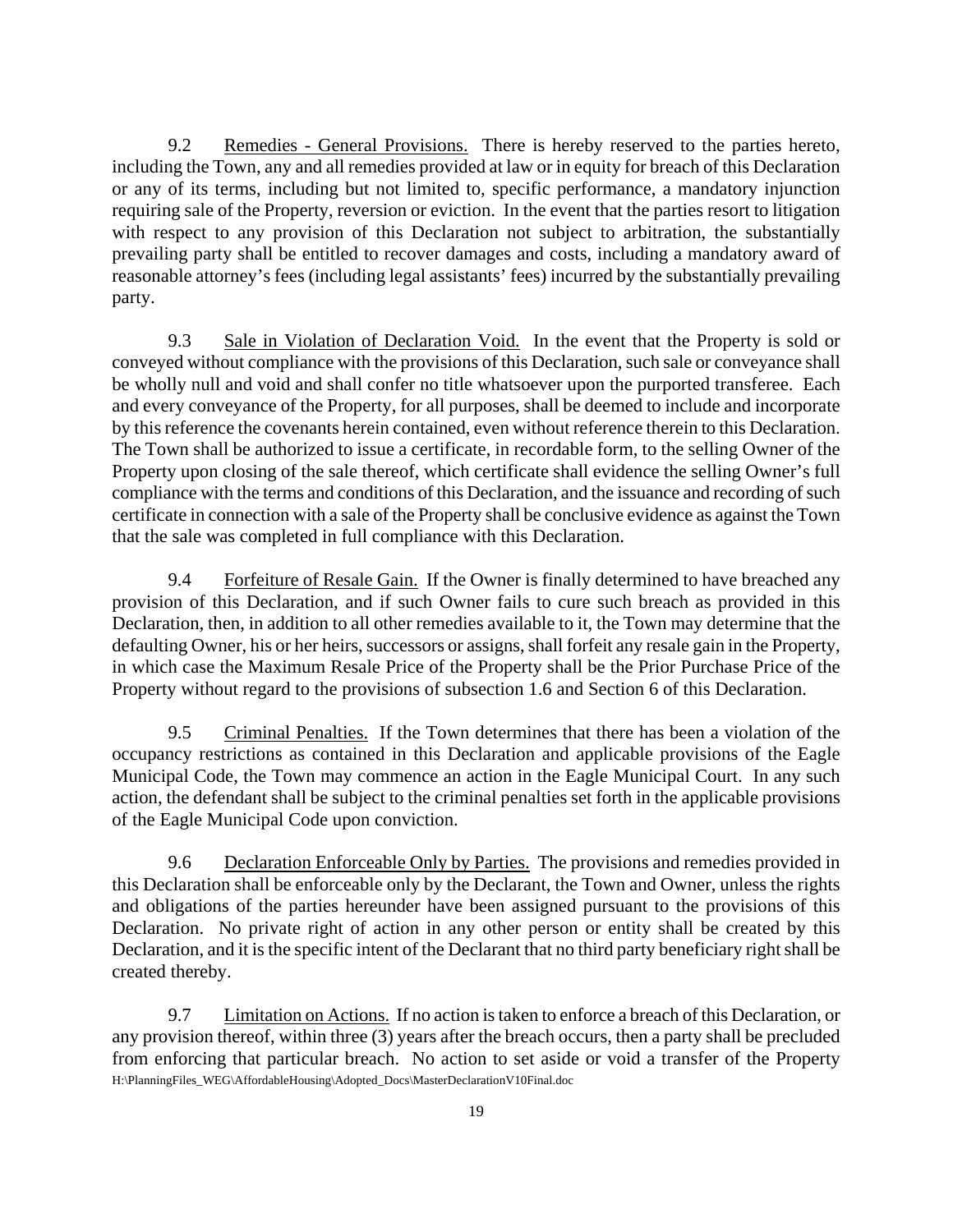pursuant to this Section may be brought by the Town more than three (3) years after the deed evidencing the transfer is filed for record with the Clerk and Recorder of Eagle County, Colorado.

#### SECTION 10 MISCELLANEOUS PROVISIONS

10.1 Assignment by Town. The Town may assign its rights under this Declaration to any other governmental, quasi-governmental or private entity formed for the purpose of promoting affordable housing, including without limitation, any housing department of the County of Eagle, Colorado. Any such assignment shall be evidenced by a document signed by the assignee and recorded in the real property records of Eagle County, Colorado.

10.2 Notices. Any notice, consent or approval which is required to be given hereunder shall be given by mailing the same, certified mail, return receipt requested, properly addressed and with postage fully prepaid, to the addresses set forth below, or to any subsequent mailing address of the party as long as prior written notice of the change of address has been given to the other parties to this Declaration. Notices shall be effective upon receipt, as evidenced by the certified mail return receipt.

Said notices, consents and approvals shall be sent to the parties hereto at the following addresses unless otherwise notified in writing:

| To Declarant: |                                                                                                                                                                                       |
|---------------|---------------------------------------------------------------------------------------------------------------------------------------------------------------------------------------|
| To the Town:  | Town of Eagle, Colorado<br>P.O. Box 609<br>Eagle, CO 81631<br>Attention: Local Employee Residency Program Administrator                                                               |
| To the Owner: | The address on the deed to the Owner recorded with respect to each<br>transfer of the Property, or such other address as such Owner shall<br>subsequently give notice of to the Town. |

10.3 Severability. Whenever possible, each provision of this Declaration shall be interpreted in such manner as to be valid under applicable law; but if any provision of this Declaration shall be declared to be invalid or prohibited by a court of competent jurisdiction, such provision shall be ineffective to the extent of such invalidity or prohibition without invalidating the remaining provisions of this Declaration.

H:\PlanningFiles\_WEG\AffordableHousing\Adopted\_Docs\MasterDeclarationV10Final.doc 10.4 Choice of Law. This Declaration and each and every related document is to be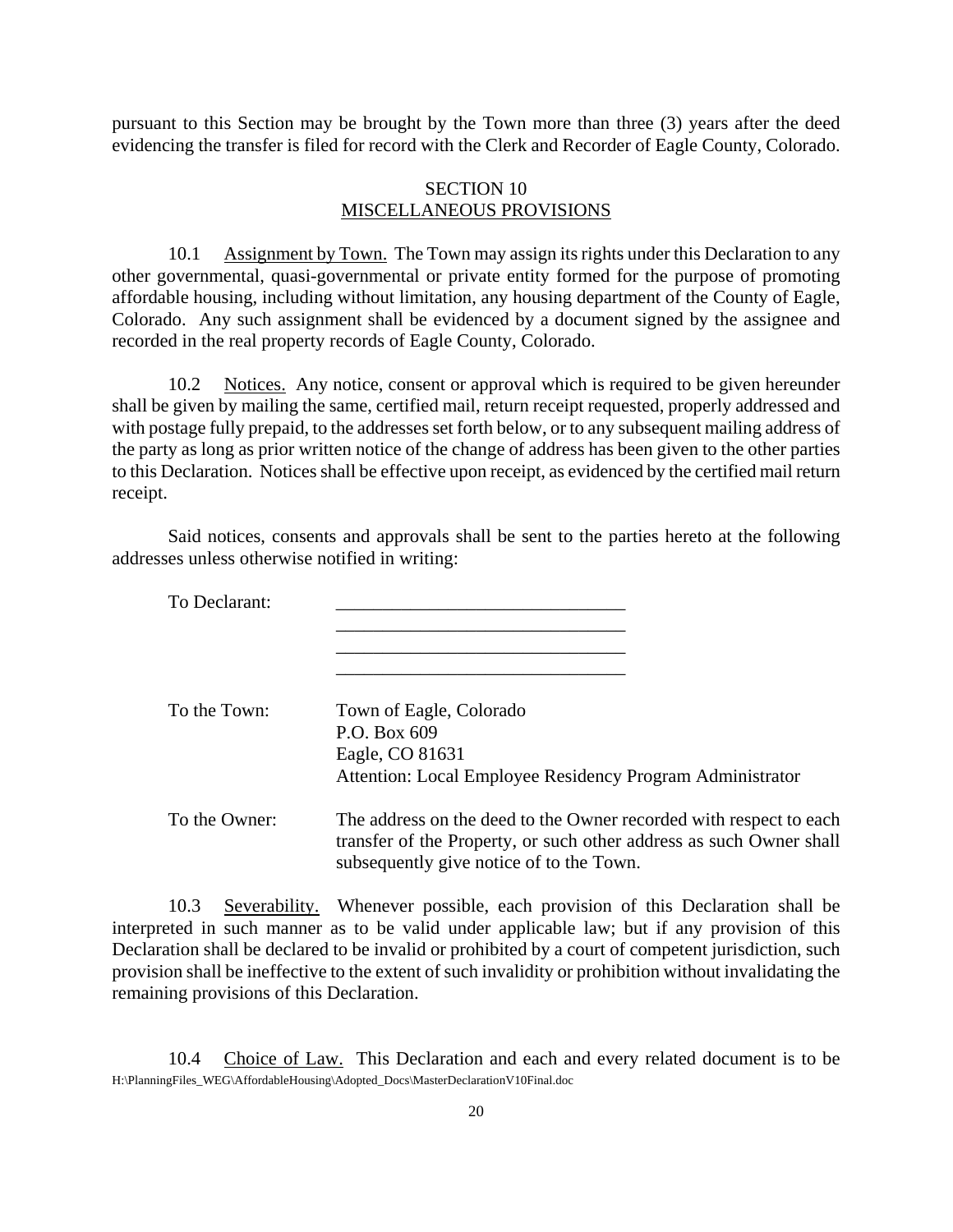governed and construed in accordance with the laws of the State of Colorado.

10.5 Successors. Except as otherwise provided herein, the provisions and covenants contained herein shall inure to and be binding upon the heirs, successors and assigns of the parties.

10.6 Section Headings. Section or subsection headings within this Declaration are inserted solely for convenience of reference, and are not intended to, and shall not govern, limit or aid in the construction of any terms or provisions contained herein.

10.7 Waiver. No claim of waiver, consent or acquiescence with respect to any provision of this Declaration shall be valid against any party hereto except on the basis of a written instrument executed by the parties to this Declaration.

10.8 Gender and Number. Whenever the context so requires herein, the neuter gender shall include any or all genders and vice versa and the use of the singular shall include the plural and vice versa.

10.9 Personal Liability. Owner agrees that he or she shall be personally liable for any of the transactions contemplated herein.

10.10 Further Actions. The parties to this Declaration agree to execute such further documents and take such further actions as may be reasonably required to carry out the provisions and intent of this Declaration or any agreement or document relating hereto or entered into in connection herewith.

10.11 Modifications. The parties to this Declaration agree that any modifications of this Declaration shall be effective only when made by a writing signed and recorded with the Clerk and Recorder of Eagle County, Colorado. Notwithstanding the foregoing, the Town reserves the right to amend this Declaration unilaterally where deemed necessary to effectuate the purpose and intent of this Declaration, and where such unilateral action does not materially impair the Owner's rights under this Declaration. Moreover, the Town reserves the right, and Owner hereby grants to the Town the right, to amend or revise the Local Employee Residency Program Requirements and related Town ordinances after a public hearing on any such amendments or revisions with prior notice of the public hearing published in a locally available newspaper.

10.12 Limitation of Liability. Officers, employees and agents of the Town shall not be liable to any Owner or other person for any actions taken in good faith to enforce the terms and conditions of this Declaration.

H:\PlanningFiles\_WEG\AffordableHousing\Adopted\_Docs\MasterDeclarationV10Final.doc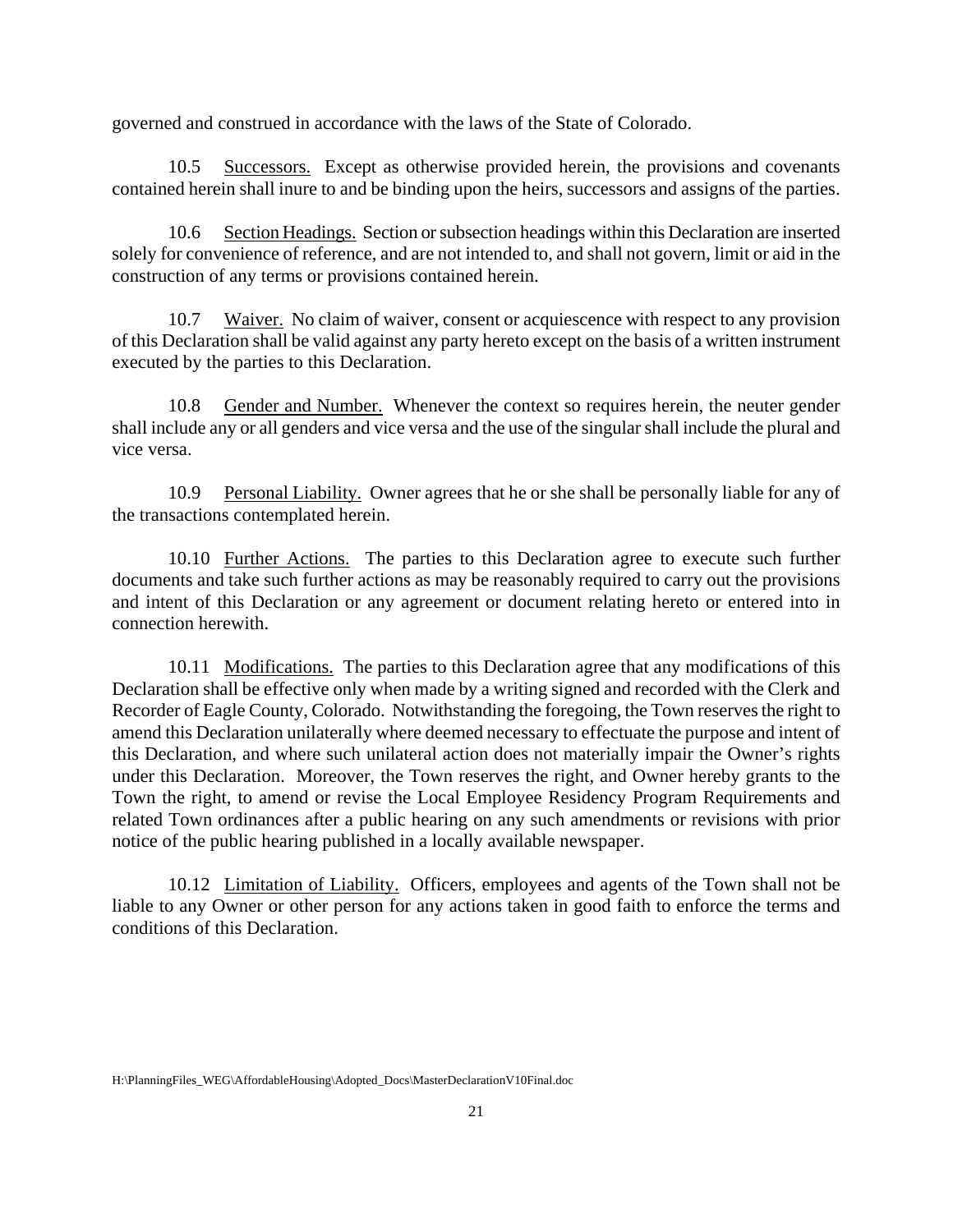IN WITNESS WHEREOF, the parties hereto have executed this instrument on the day and year first above written.

# DECLARANT:

\_\_\_\_\_\_\_\_\_\_\_\_\_\_\_\_\_\_\_\_\_\_\_\_\_\_\_\_\_\_

|                          |                                                                              | By: | Name:  |  |
|--------------------------|------------------------------------------------------------------------------|-----|--------|--|
|                          |                                                                              |     | Title: |  |
| <b>STATE OF COLORADO</b> | $)$ ss.                                                                      |     |        |  |
| <b>COUNTY OF EAGLE</b>   |                                                                              |     |        |  |
|                          | Subscribed and sworn to before me this $\_\_\_\_$ day of $\_\_\_\_$ , 20, by |     |        |  |

#### WITNESS MY HAND AND OFFICIAL SEAL.

My commission expires:

Notary Public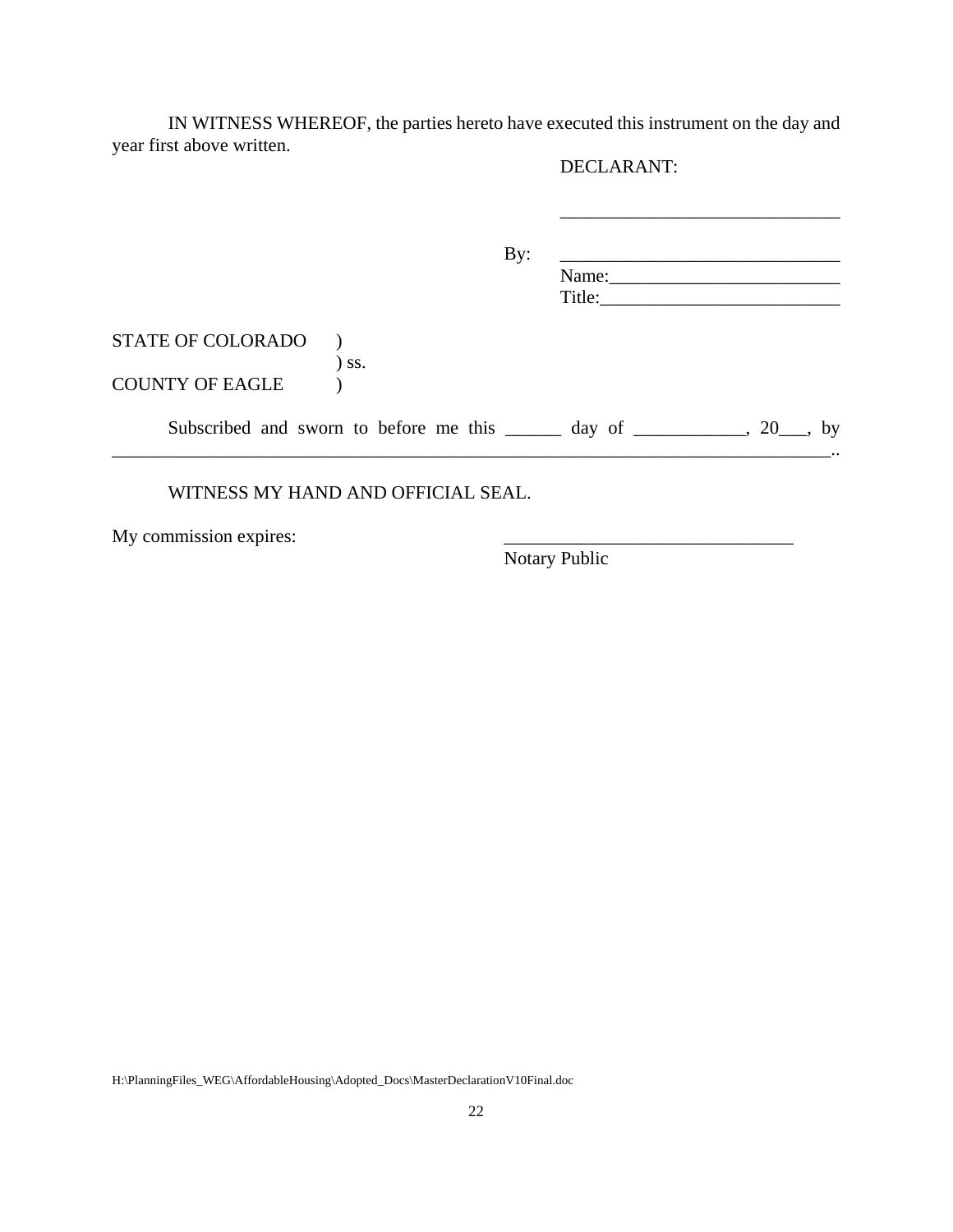#### ACCEPTANCE BY THE TOWN OF EAGLE, COLORADO

The foregoing Master Declaration of Covenants and Restrictions Concerning the Occupancy And Resale of Property Designated by the Town of Eagle as a Local Employee Residence for

# [LEGAL DESCRIPTION]

and its terms are hereby ratified, approved, accepted, agreed to and adopted by the Town.

TOWN OF EAGLE, COLORADO, a municipal corporation

 $\mathbf{B} \mathbf{v}$ : \_\_\_\_\_\_\_\_\_\_\_\_\_\_\_\_\_\_\_\_,Mayor

ATTEST:

\_\_\_\_\_\_\_\_\_\_\_\_\_\_\_\_\_\_\_\_\_\_\_\_\_\_\_ \_\_\_\_\_\_\_\_\_\_\_\_\_\_\_\_, Town Clerk

STATE OF COLORADO ) ) ss. COUNTY OF EAGLE )

Subscribed and sworn to before me this \_\_\_\_\_\_ day of \_\_\_\_\_\_\_\_\_, 20\_\_, by Mayor, and \_\_\_\_\_\_\_\_\_\_\_\_\_\_\_\_\_\_\_\_\_\_\_\_\_\_, Town Clerk, respectively, of the Town of Eagle, Colorado.

WITNESS MY HAND AND OFFICIAL SEAL.

My commission expires:

Notary Public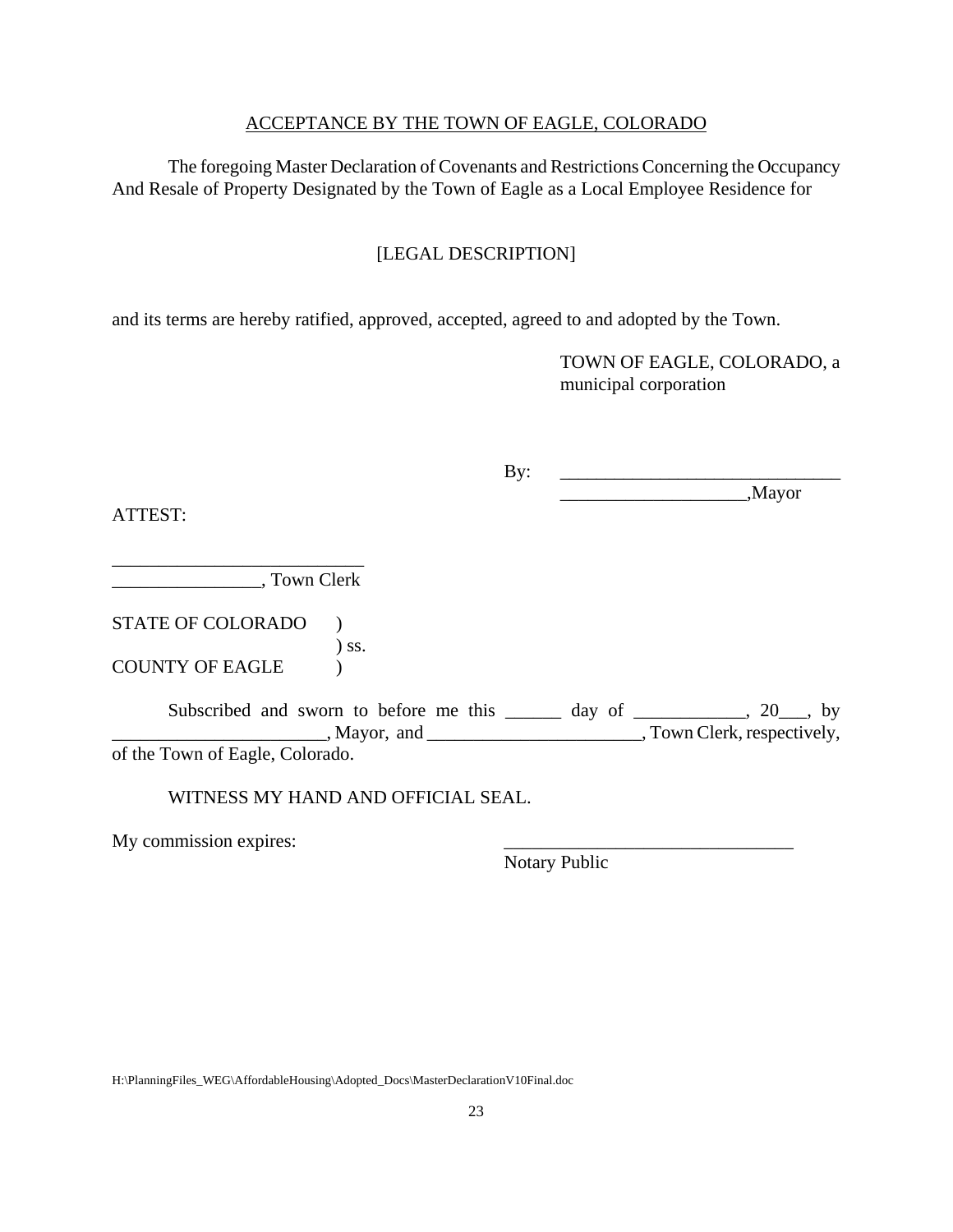# EXHIBIT "A"

# **LEGAL DESCRIPTION OF PROPERTY**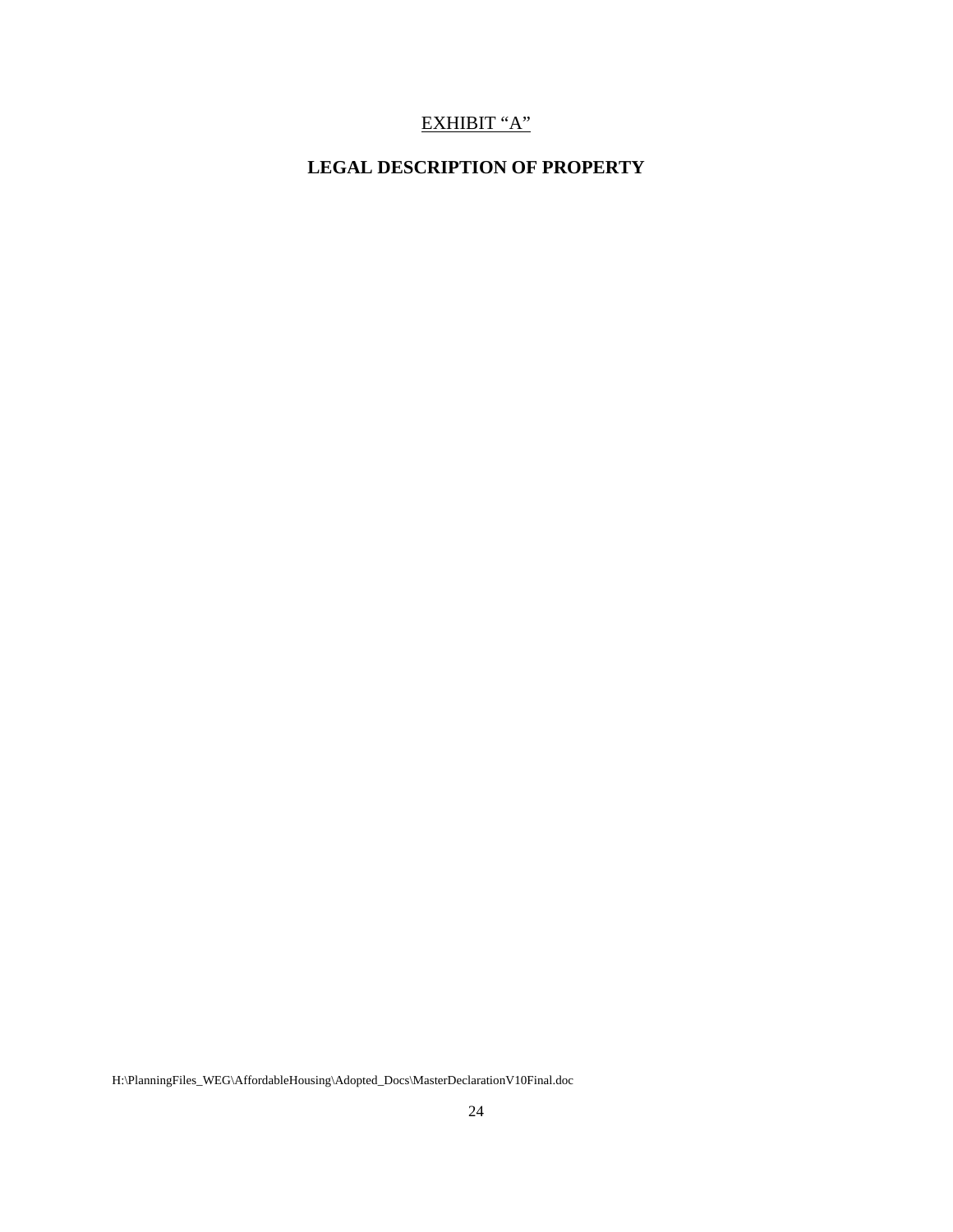#### EXHIBIT "B"

## **MEMORANDUM OF ACCEPTANCE OF MASTER DECLARATION OF COVENANTS AND RESTRICTIONS CONCERNING THE OCCUPANCY AND RESALE OF PROPERTY DESIGNATED BY THE TOWN OF EAGLE AS A LOCAL EMPLOYEE RESIDENCE**

#### RECITALS

WHEREAS, \_\_\_\_\_\_\_\_\_\_\_\_\_\_\_\_\_\_\_\_\_\_\_\_\_\_\_\_\_\_\_\_\_, the Owner of the following described real property (the "Buyer") has simultaneously with execution of this Memorandum purchased certain real property described as \_\_\_\_\_\_\_\_\_\_\_\_\_\_\_\_\_\_\_\_\_\_\_\_\_\_\_\_\_\_\_\_\_\_\_\_\_\_\_\_\_\_\_\_\_\_\_\_\_\_\_\_

\_\_\_\_\_\_\_\_\_\_\_\_\_\_\_\_\_\_\_\_\_\_\_\_\_\_\_\_\_\_\_\_\_\_\_\_\_\_\_\_\_\_\_\_\_\_\_\_\_\_\_\_\_\_\_\_\_\_\_\_\_\_\_\_\_\_\_\_\_\_\_\_\_\_\_\_; and

WHEREAS, the Town of Eagle, Colorado, and the Declarant  $\blacksquare$ are requiring, as a condition of such sales transaction, that the Buyer acknowledge and agree to the terms, conditions and restrictions found in that certain instrument entitled "Master Declaration of Covenants and Restrictions Concerning the Occupancy and Resale of Property Designated by the Town of Eagle as a Local Employee Residence," recorded on \_\_\_\_\_\_\_\_\_\_\_\_\_\_\_\_\_\_\_, 20\_\_\_, as Reception No. \_\_\_\_\_\_\_\_\_\_\_\_\_\_\_ of the records of the Clerk and Recorder of Eagle County, Colorado (the "Declaration").

NOW, THEREFORE, as required by the Declaration, and in consideration of the covenants and agreements contained therein, and contained herein, the Buyer agrees and acknowledges as follows:

- 1. The undersigned has carefully read the entire Declaration, has had the opportunity to consult with legal and financial counsel of his or her choice concerning the Declaration, fully understands the Declaration, and agrees to comply with all covenants, restrictions and requirements thereof.
- 2. Notices to the Buyer, pursuant to subsection 10.2 of the Declaration should be sent to:

\_\_\_\_\_\_\_\_\_\_\_\_\_\_\_\_\_\_\_\_\_\_\_\_\_\_\_\_\_\_\_\_\_ \_\_\_\_\_\_\_\_\_\_\_\_\_\_\_\_\_\_\_\_\_\_\_\_\_\_\_\_\_\_\_\_\_ \_\_\_\_\_\_\_\_\_\_\_\_\_\_\_\_\_\_\_\_\_\_\_\_\_\_\_\_\_\_\_\_\_

3. This Memorandum shall be placed of record in the records of the Eagle County, Colorado Clerk and Recorder.

Dated:

H:\PlanningFiles\_WEG\AffordableHousing\Adopted\_Docs\MasterDeclarationV10Final.doc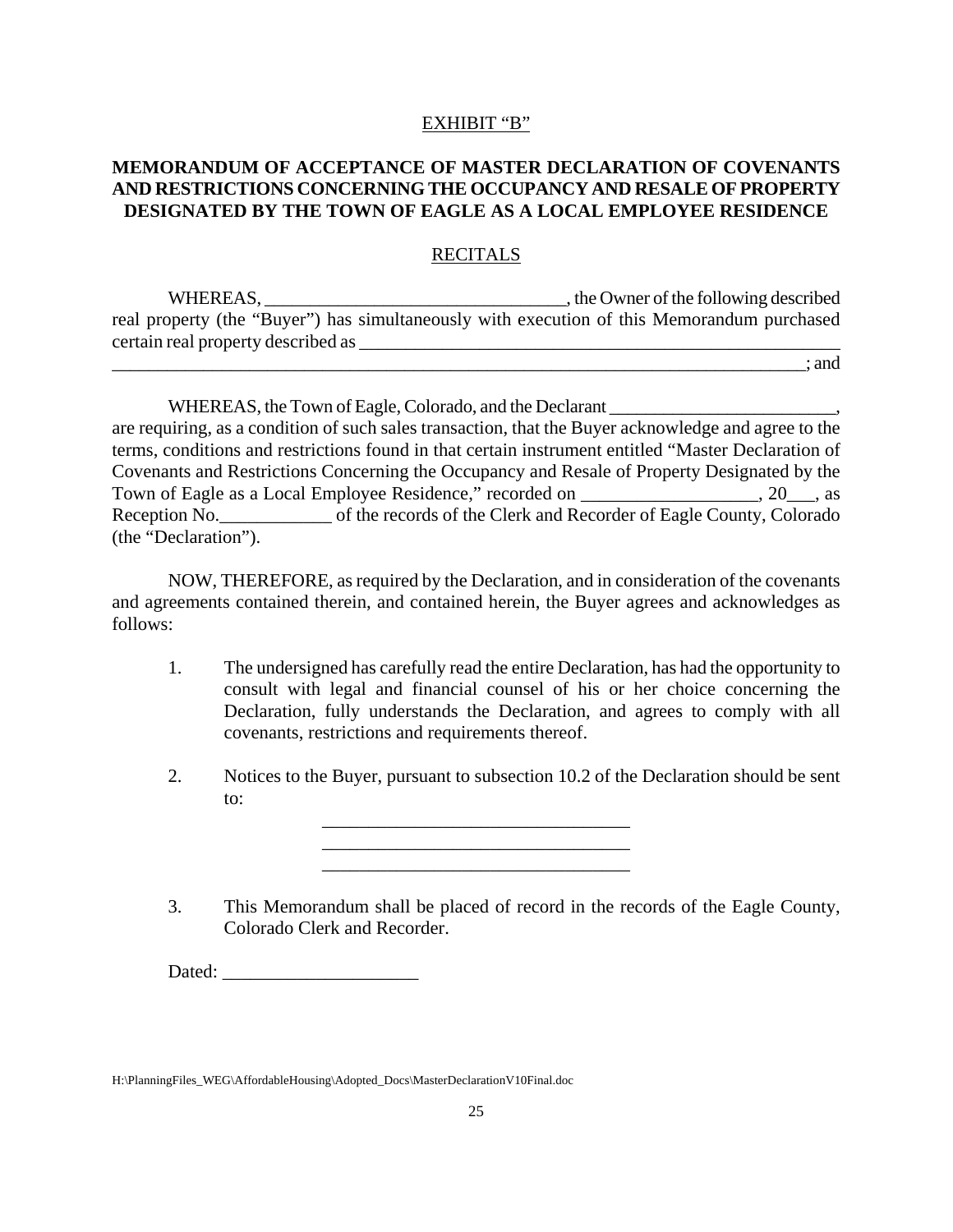# BUYER:

| STATE OF COLORADO      |                                                                              |  |
|------------------------|------------------------------------------------------------------------------|--|
|                        | ) ss.                                                                        |  |
| <b>COUNTY OF EAGLE</b> |                                                                              |  |
|                        | Subscribed and sworn to before me this $\_\_\_\_$ day of $\_\_\_\_$ , 20, by |  |
|                        |                                                                              |  |

## WITNESS MY HAND AND OFFICIAL SEAL.

My commission expires:

Notary Public

APPROVED:

TOWN OF EAGLE, COLORADO, a municipal corporation

\_\_\_\_\_\_\_\_\_\_\_\_\_\_\_\_\_\_\_\_\_\_\_\_\_\_\_\_\_\_\_

By: \_\_\_\_\_\_\_\_\_\_\_\_\_\_\_\_\_\_\_\_\_\_\_\_\_\_\_\_\_\_\_

\_\_\_\_\_\_\_\_\_\_\_\_\_\_\_\_\_\_, Mayor

ATTEST:

\_\_\_\_\_\_\_\_\_\_\_\_\_\_\_\_\_\_\_\_\_\_\_, Town Clerk

\_\_\_\_\_\_\_\_\_\_\_\_\_\_\_\_\_\_\_\_\_\_\_\_\_\_\_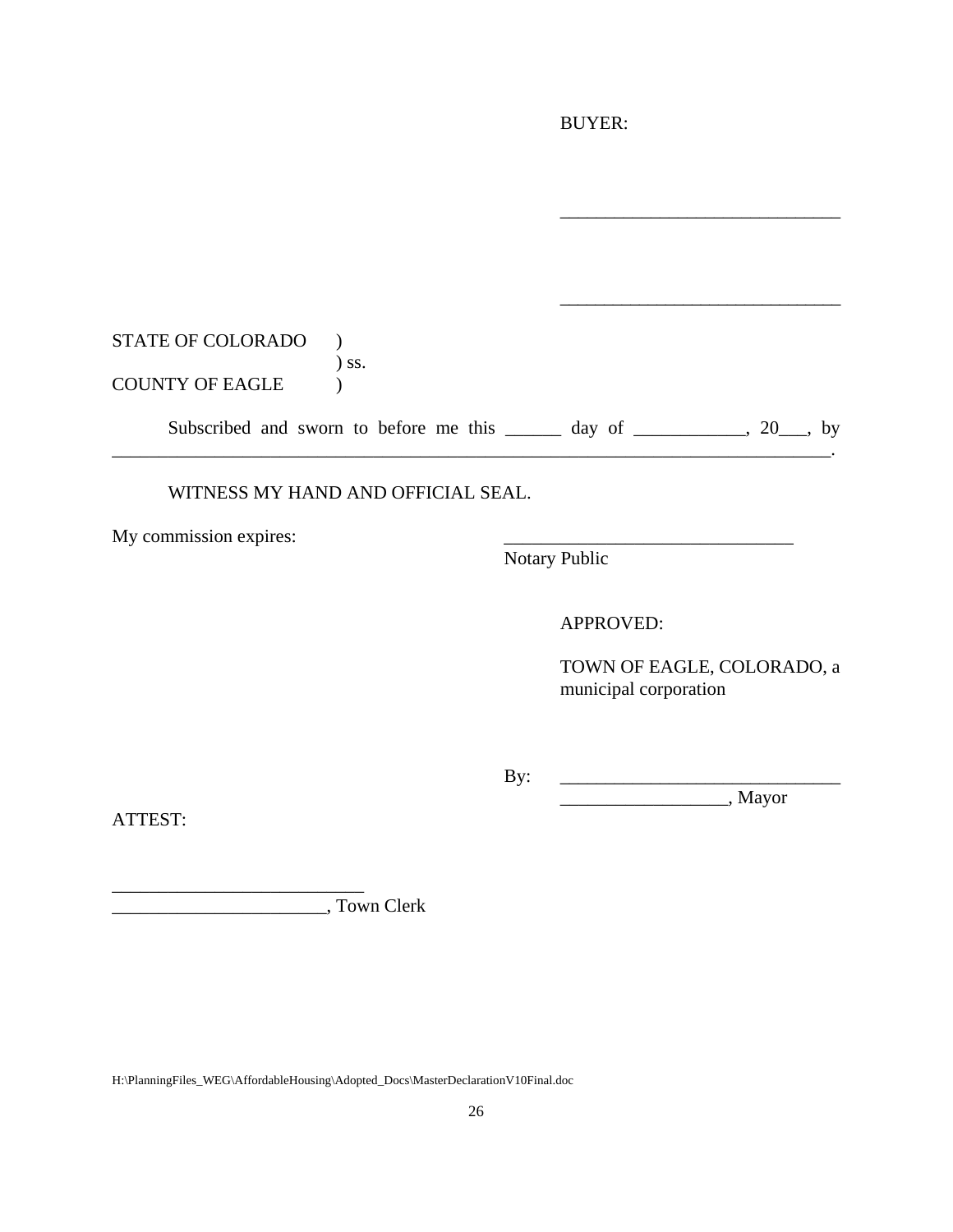# EXHIBIT "C"

# **PERMITTED CAPITAL IMPROVEMENTS**

1. The term "Permitted Capital Improvements," as used in the Declaration, shall only include the following:

- a. The addition of a habitable room or storage space;
- b. The finishing of uninhabitable space if it is converted into a habitable room;
- c. The conversion of a carport into a completely enclosed garage;
- d. The conversion of surface parking into a carport or garage (if allowed under applicable development/subdivision improvements agreement and Town zoning regulations);
- e. Modifications or improvements to accommodate a person with a disability as defined in the Americans with Disabilities Act of 1990;
- f. Improvements that reduce the consumption of energy and/or water;
- g. Kitchen and bathroom renovations, including appliances and fixtures, when a minimum of two thousand dollars (\$2,000.00) in repairs and replacements has occurred, and the kitchen/bathroom is at least twenty (20) years old;
- h. Replacement of the roof; and
- i. Replacement of the furnace.

2. No other categories or types of expenditures shall qualify as Permitted Capital Improvements unless expressly approved in writing by the Town.

3. All Permitted Capital Improvement items and costs shall be approved by the Town **prior** to commencement of the work if Owner desires such items to be included in the calculation of the Maximum Resale Price.

#### EXHIBIT "D"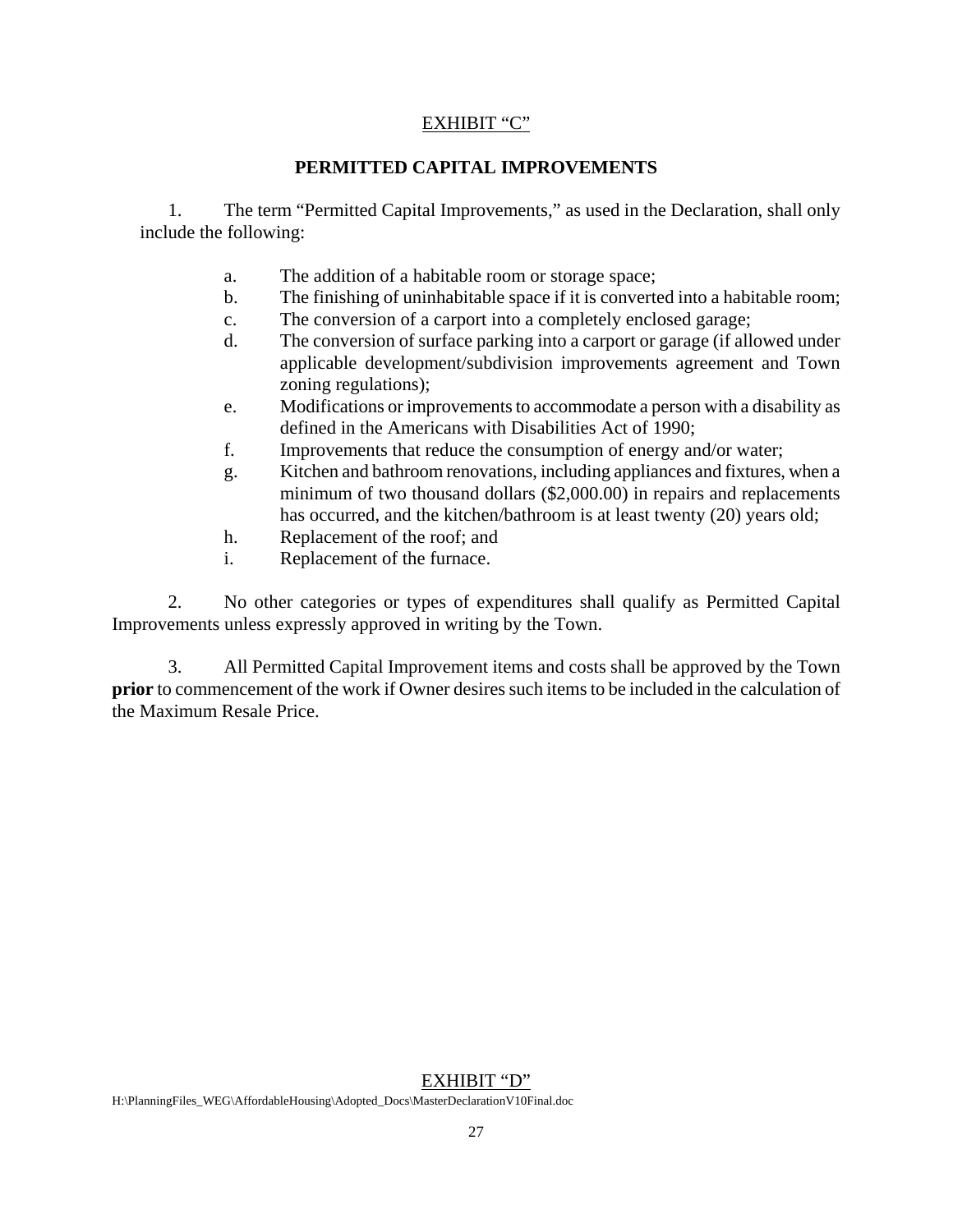#### **OPTION TO BUY**

In the event of a foreclosure by the holder (including here and hereinafter assigns of the holder) of the promissory note secured by a bonafide first deed of trust on (the "Property"), and subject to the issuance of a public trustees deed to the holder following the expiration of all statutory redemption rights, the Town of Eagle, Colorado shall have the option to buy the Property pursuant to subsection 7.1 of Section 7 of the Declaration, which shall be exercised in the following manner:

#### a. Notice.

Pursuant to subsection 7.2 of Section 7 of the Declaration, the holder shall give such notice to the Town as is required by law in the foreclosure proceeding.

Said notice shall be sent by certified mail, return receipt requested, and addressed as follows:

Local Employee Residency Program Administrator Town of Eagle P.O. Box 609 Eagle, CO 81631

b. Option to Buy.

The Town shall have thirty (30) days after issuance of the public trustee's deed in which to exercise this option to buy by tendering to the holder, in cash or certified funds, an amount equal to the redemption price which would have been required of the borrower or any person who might be liable upon a deficiency on the last day of the statutory redemption period(s) and any additional reasonable costs incurred by the holder during the option period which are directly related to the foreclosure.

c. Title.

Upon receipt of the option price, the holder shall deliver to the Town a special warranty deed, conveying the property to the Town. The holder shall convey only such title as it received through the public trustee's deed and will not create or participate in the creation of any additional liens or encumbrances against the Property following issuance of the public trustee's deed to the holder. The holder shall not be liable for any of the costs of conveyance to the Town or its designee.

d. Release.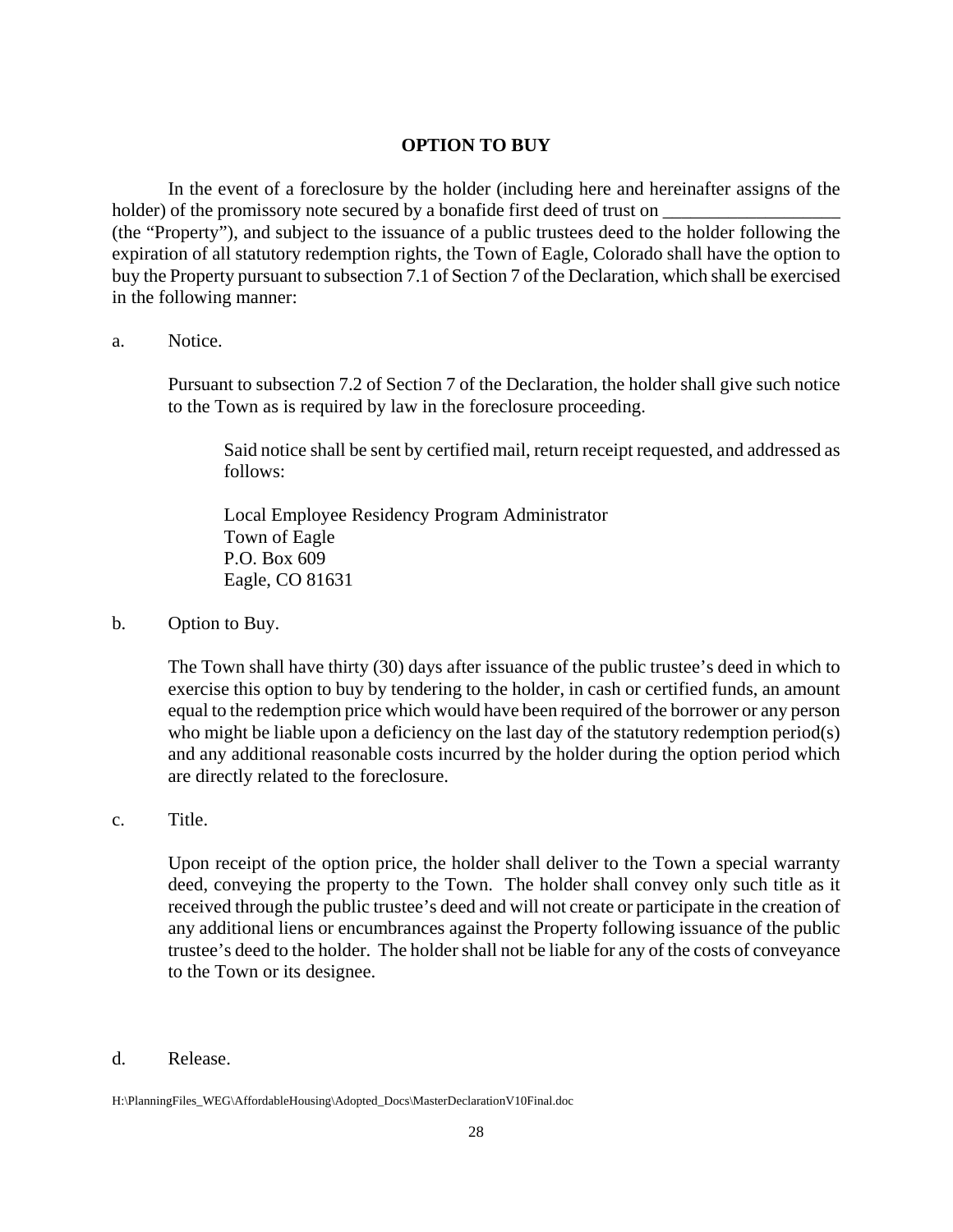In the event the holder is issued a public trustee's deed and the Town does not exercise the option to purchase, as provided herein, the Town shall cause to be recorded in the records of the Clerk and Recorder of Eagle County a full and complete release of the Master Declaration of Covenants and Restrictions concerning the Occupancy and Resale of Property Designated by the Town of Eagle as a Local Employee Residence, affecting the Property, which appears in said records as Reception No.  $\Box$  Such release shall be placed in the record within fourteen (14) days without demand therefore by the holder following expiration of the option and a certified copy of the release shall be mailed to the holder upon its recordation.

e. Perpetuities Savings Clause.

If any of the terms, covenants, conditions, restrictions, uses, limitations, obligations or options created by this Option to Buy shall be unlawful or void for violation of: (a) the rule against perpetuities or some analogous statutory provision, (b) the rule restricting restraints on alienation, or (c) any other statutory or common law rules imposing like or similar time limits, then such provision shall continue only for a period of the lives of the current duly elected and seated members of the Board of Trustees of the Town of Eagle, Eagle, Colorado, their now living descendants, if any, and the survivors of them, plus twenty-one (21) years.

f. Successors and Assigns.

Except as otherwise provided herein, the provisions and covenants contained herein shall inure to and be binding upon the heirs, successors and assigns of the parties hereto.

g. Modifications.

The parties hereto agree that any modification to this Option to Buy shall be effective only when made by writings signed by all parties and recorded with the Clerk and Recorder of Eagle County, Colorado.

#### EXHIBIT "E"

#### **RIGHT OF FIRST REFUSAL AGREEMENT**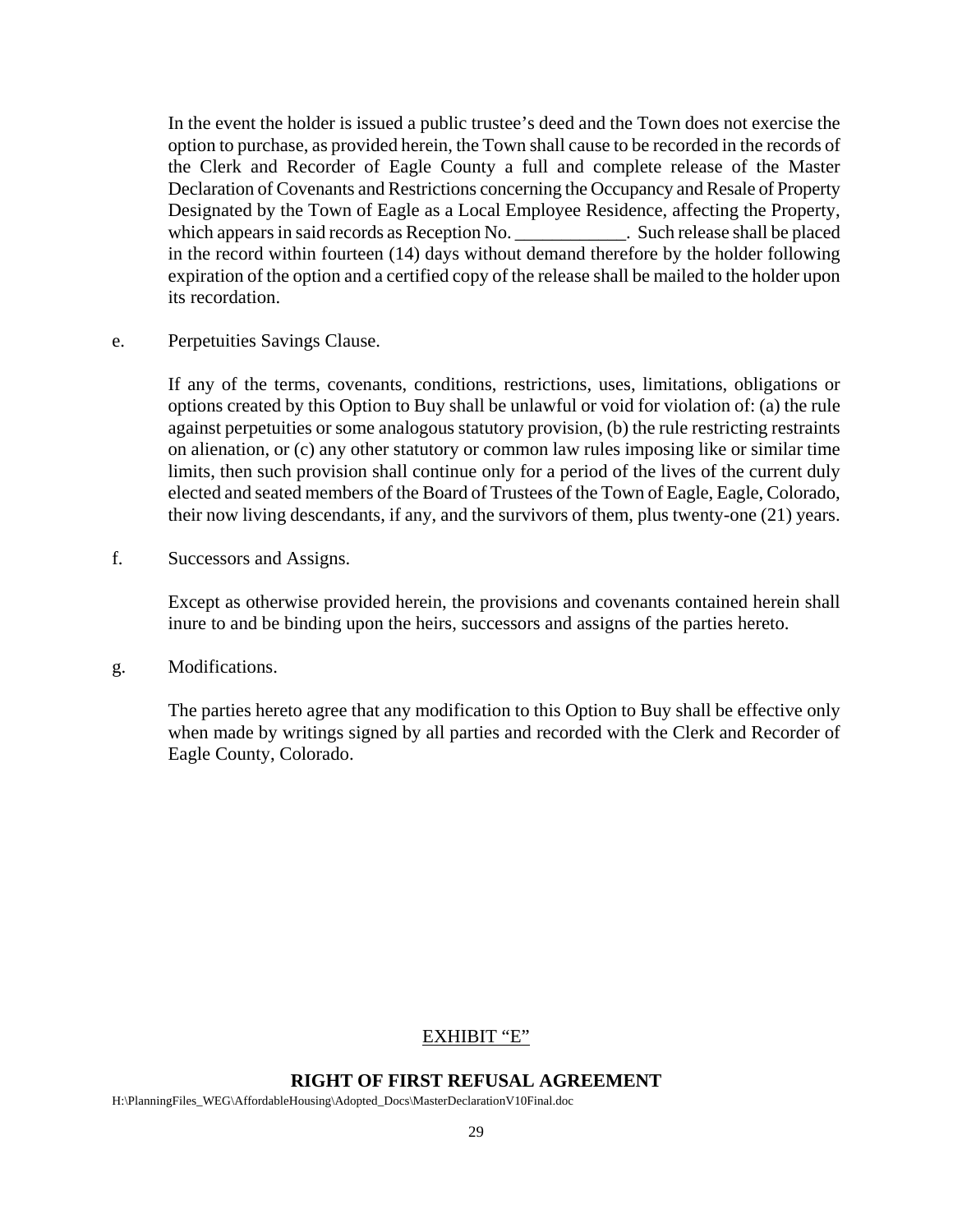THIS RIGHT OF FIRST REFUSAL AGREEMENT ("Agreement") is dated . 20 by and between the same state of the "Buyer"), and the Town of Eagle, Colorado, a Colorado municipal corporation (the "Town").

#### **RECITALS**

WHEREAS, Buyer is the owner of the real property described as \_\_\_\_\_\_\_\_\_\_\_\_\_\_\_\_\_\_\_\_\_\_\_\_\_, Town of Eagle, Eagle County, Colorado (the "Property"); and

WHEREAS, the Buyer desires to grant to the Town, for a period of thirty (30) years beginning on the date hereof and expiring on the thirtieth  $(30<sup>th</sup>)$  anniversary of the date hereof, a right of first refusal to purchase the Property in the event a foreclosure is filed affecting the Property on the terms and conditions set forth below.

NOW, THEREFORE, in consideration of the sum of ten dollars (\$10.00) in hand paid by the Town to the Buyer and for other good and valuable consideration, the receipt and sufficiency of which are hereby acknowledged, the parties agree as follows:

1. If, at any time after the date of this Agreement, there shall be a foreclosure action filed related to the Property and pending, and Buyer shall desire to offer to sell the Property or any interest therein, or shall receive from a third party a bona fide offer to purchase the Property or any part thereof which the Buyer desires to accept, the Buyer, before making or accepting the offer, as the case may be, shall send the Town two (2) copies of a contract for the sale of the Property embodying the terms of the offer, both copies of which shall have been duly executed by the Buyer, together with a written notification from the Buyer of Buyer's intention to make or accept the offer embodied in the contract, as the case may be, if the offer is not accepted by the Town. The Town shall have the right, within thirty (30) days of the receipt of the contract and the written notice, to purchase the Property or such part thereof on the terms and conditions set forth in the contract. In the event the Town elects to accept the offer embodied in the contract, the Town must do so by executing one (1) copy of the contract and returning it to the Buyer within twenty-one (21) days of receipt of such contract.

2. If the Town does not accept the offer embodied in the contract within the twenty-one (21) day period provided in paragraph 1 hereof, then the offer to the Town embodied in the contract shall be deemed withdrawn and the Buyer shall be free for a period of six (6) months from the expiration of the twenty-one (21) day period to sell or offer to sell the Property or such part thereof to third parties on terms not less favorable to the Buyer than those set forth in the contract and clear of this Right of First Refusal. In the event the Property or such part thereof is not sold to a third party within the six (6) month period, then any further offer to sell or to purchase the Property or any part thereof must first be submitted to the Town in accordance with the provisions of paragraph 1.

H:\PlanningFiles\_WEG\AffordableHousing\Adopted\_Docs\MasterDeclarationV10Final.doc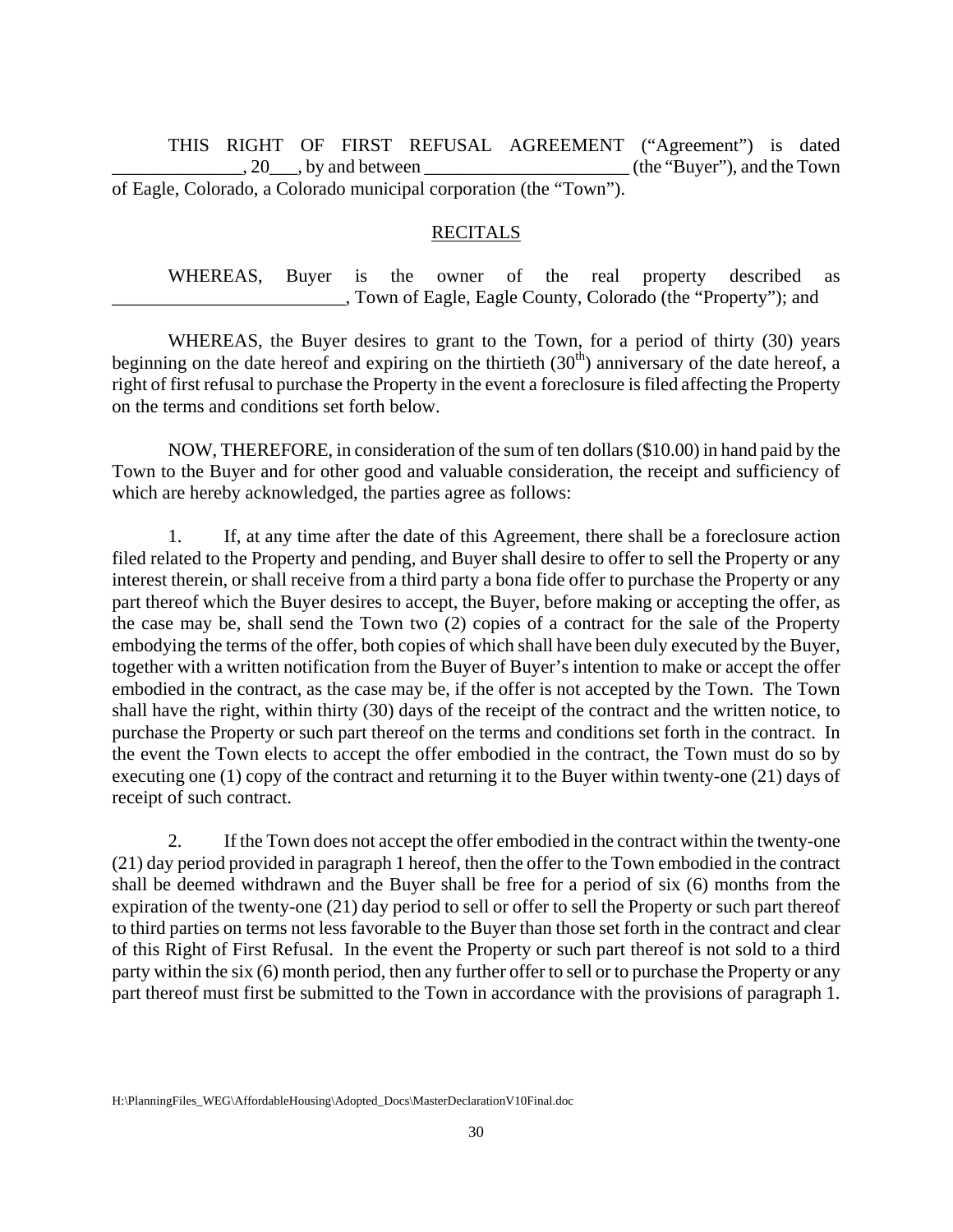3. In the event the Buyer shall, during the aforesaid six (6) month period (or during a subsequent six (6) month period as in this paragraph 3 provided), decide to revise the terms of its offer so that the Property or any part thereof shall be offered for sale upon terms less favorable to the Buyer than those contained in any contract previously submitted to the Town, or shall receive from a third party a bona fide offer to purchase the Property or any part thereof on less favorable terms, which offer the Buyer is willing to accept (such less favorable terms, which offer the Buyer is willing to accept, being hereinafter referred to as a "New Offer"), then the Buyer shall, with respect to each such New Offer, before offering the Property or such part thereof for sale to others on the terms embodied in the New Offer, or accepting the New Offer, as the case may be, offer to sell the Property or such part thereof to the Town on the terms contained in the then current New Offer. The terms of the New Offer shall be embodied in a new contract for the sale of the Property or such part thereof, which shall be submitted to the Town in accordance with the requirements of paragraph 1 above. If the Town shall not accept the New Offer within twenty-one (21) days after the receipt of the new contract and the written notice referred to in paragraph 1 above, then the Buyer shall be free for a period of six (6) months from the expiration of the twenty-one (21) day period to sell or offer to sell the Property or such part thereof to third parties on terms not less favorable to the Buyer than those contained in the New Offer free and clear of this Right of First Refusal; provided, however, that in the event the Property or such part thereof is not sold to a third party within the six (6) month period, then any further offers with respect to the Property or any part thereof must be submitted to the Town in accordance with the provisions of paragraph 1.

4. In the event the Town fails to purchase the Property in accordance with this Right of First Refusal Agreement and the Buyer sells the Property to a third party in accordance with this Right of First Refusal Agreement, the Town shall cause to be recorded in the records of the Clerk and Recorder of Eagle County a full and complete release of the Master Declaration of Covenants and Restrictions Concerning the Occupancy and Resale of Property Designated by the Town of Eagle as a Local Employee Residence, affecting the Property, which appears in said records as Reception No. \_\_\_\_\_\_\_\_\_\_\_\_\_\_\_\_\_\_\_. Such release shall be placed of record within fourteen (14) days following sale of the Property and a certified copy of the release shall be mailed to the third party purchaser upon its recordation.

5. This Agreement shall be subordinate and junior to the legal operation and effect of any present or future bona fide first priority mortgage or deed of trust which is now or hereafter becomes a lien on the Property.

6. The Agreement shall be binding upon and inure to the benefit of the parties hereto and their respective personal representatives, heirs and assigns.

7. All notices pursuant to this Agreement shall be deemed given when personally delivered to the party to whom it is directed during business hours on a business day or in lieu of personal delivery on the second  $(2<sup>nd</sup>)$  business day after the same is deposited in the United Sates mail, postage prepaid, sent certified mail, return receipt requested, addressed as follows:

> \_\_\_\_\_\_\_\_\_\_\_\_\_\_\_\_\_\_\_\_\_\_\_\_\_\_\_\_\_\_\_\_\_\_\_\_ \_\_\_\_\_\_\_\_\_\_\_\_\_\_\_\_\_\_\_\_\_\_\_\_\_\_\_\_\_\_\_\_\_\_\_\_

If to Buyer:

H:\PlanningFiles\_WEG\AffordableHousing\Adopted\_Docs\MasterDeclarationV10Final.doc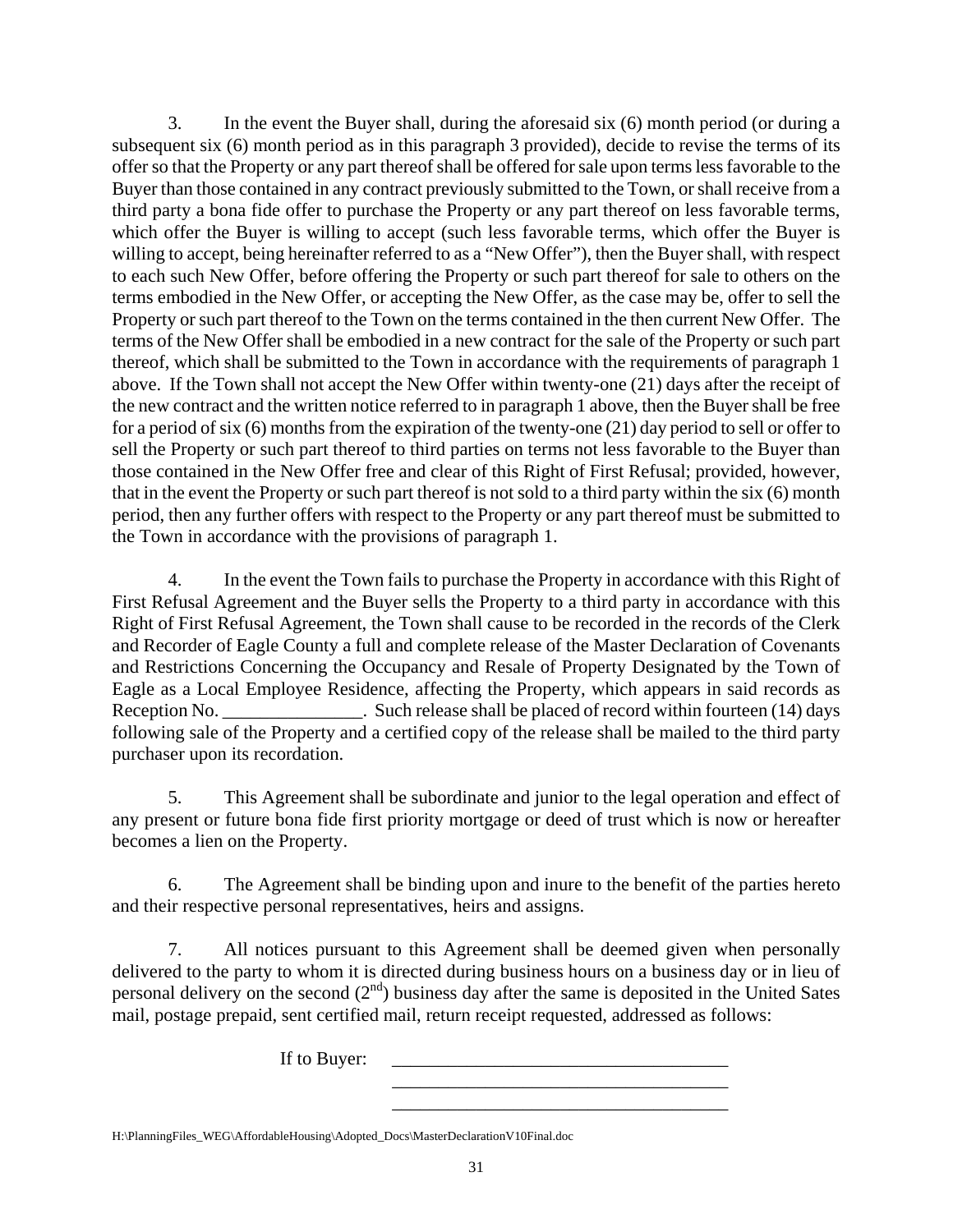If to Town: Local Employee Residency Program Administrator Town of Eagle P.O. Box 609 Eagle, Colorado 81631

Either party may change its address for the purposes of this section by giving notice of the changed address to the other party in the manner provided for above.

H:\PlanningFiles\_WEG\AffordableHousing\Adopted\_Docs\MasterDeclarationV10Final.doc IN WITNESS WHEREOF the parties executed this Agreement as of the date and year first